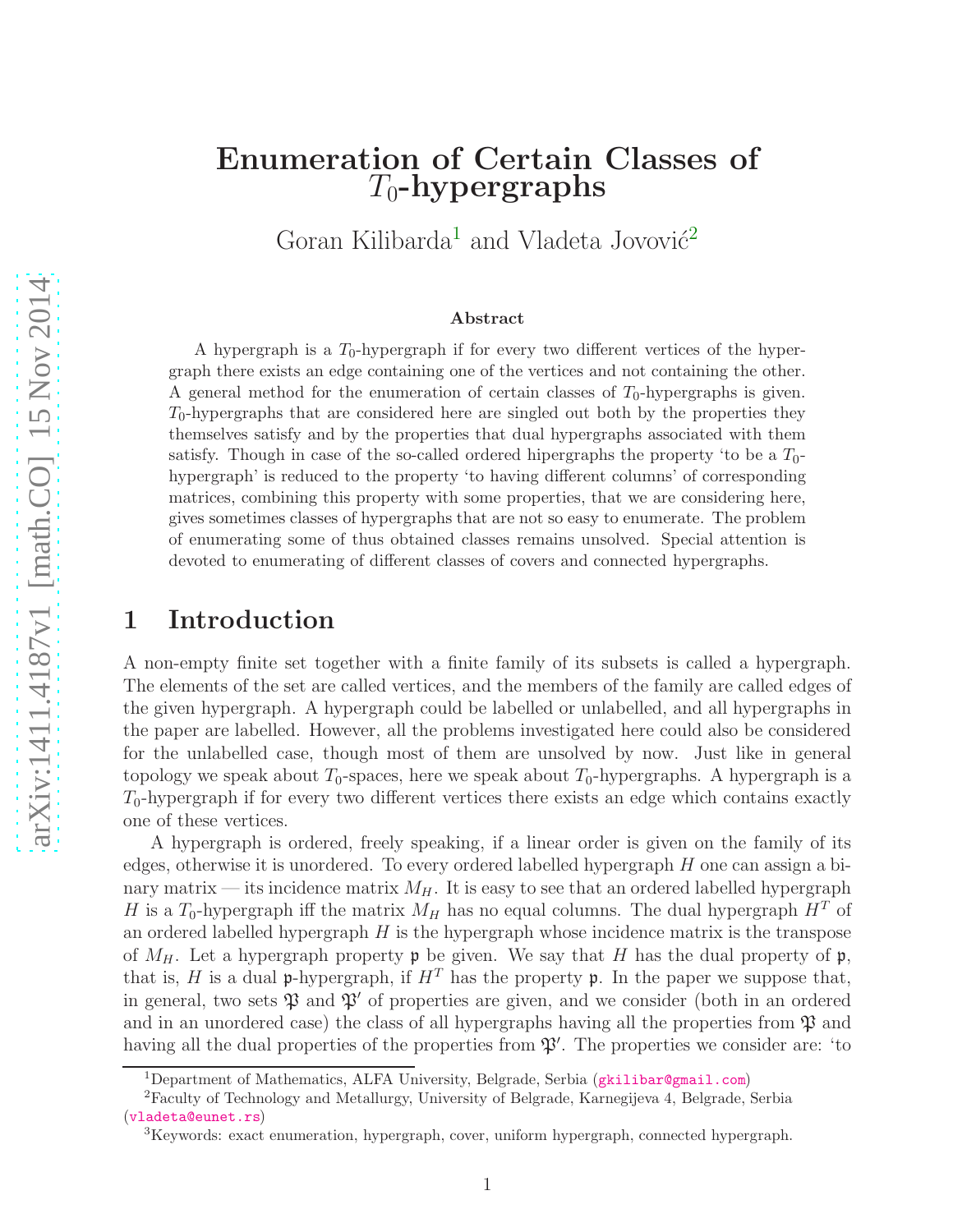be a cover', 'to be k-dimensional', 'to be k-uniform', 'to be without intersecting property', etc., and, clearly, all possible combinations of these properties. Our aim is to find how many hypergraphs of the class defined in such a way have  $T_0$ -property. We suggest a more general method for enumerating such classes. Theorem [3.1,](#page-5-0) and its consequences Theorems [3.2,](#page-6-0) [3.3,](#page-7-0) [3.4](#page-8-0) and [3.5,](#page-8-1) constitute the base of the method. For a larger part of the enumerations it is enough to apply Theorem [3.4,](#page-8-0) but there are some 'hard nuts' for which we are forced to use Theorem [3.2.](#page-6-0) In our opinion, Theorem [4.2](#page-13-0) and Theorem [5.2](#page-20-0) concerning covers and connected hypergraph are also among the more significant theorems. Some of the problems adduced here remain unsolved by now.

The results, obtained in this paper, concerning covers are related to corresponding results for k-covers that are adduced and cited in [\[1\]](#page-22-0). The results, concerning connected hypergraphs, are related to corresponding results that are cited in [\[2\]](#page-22-1).

The paper is completely self-contained, and all necessary notions and notations are given in Section 2. All the formulas given here are tested by computer, and the majority of corresponding sequences, in an unordered case, are published in [\[3\]](#page-22-2).

#### 2 Basic notions and notations

Let X be a set. Denote by |X| the cardinality of X. If  $|X| = n$ , then we say that X is an  $n$ -set.

Let  $m_1, m_2 \in \mathbb{Z}$ ,  $m_1 \leq m_2$ , be some integers. Denote by  $\overline{m_1, m_2}$  the integer interval  ${m_1, m_1 + 1, \ldots, m_2}$ . For every  $n \in \mathbb{N}$ , instead of 1, *n* we write simply  $\overline{n}$ . Also, let  $N_0 = N \cup \{0\}.$ 

Let V and  $\Lambda$  be finite sets, and  $V \neq \emptyset$ . By unordered hypergraph or simply hypergraph we mean an ordered pair  $H = (V, \mathcal{E})$ , where  $\mathcal{E} = (e_{\lambda}, \lambda \in \Lambda)$  is a family of the subsets  $e_{\lambda}$  of the set V (the subsets can be empty and can repeat themselves, and even the family  $\mathcal E$  may be empty). Let us call elements of the set V vertices, and members of the family  $\mathcal E$  edges of the hypergraph H. We write  $e_{\lambda} \in \mathcal{E}$  if  $e_{\lambda}$  is a member of the family  $\mathcal{E}$ . In what follows the set of vertices of a hypergraph H will also be denoted by  $V$ H, and the family of its edges by  $\mathcal{E}H$ . If  $|\Lambda|=m$  and  $|V|=n$ , then we call hypergraph H an  $(m, n)$ -hypergraph.

Denote by  $||e||$  the *multiplicity* of an  $e \subseteq V$  in  $\mathcal{E}$ , i.e.,  $||e|| = |\{\lambda \in \Lambda | e_{\lambda} = e\}|$ . We say that a hypergraph H has no (or, is without) multiple edges if  $||e|| \leq 1$  for every  $e \subset V$ .

Note that a graph may be regarded as a special case of a hypergraph. As above, in what follows the set of vertices of a graph G is referred to as  $VG$ , and its set of edges as  $EG$ .

Let  $H = (V, \mathcal{E}), \mathcal{E} = (e_{\lambda}, \lambda \in \Lambda)$ , be a hypergraph. If a linear order  $\leq$  is given on the set of indices  $\Lambda$ , we say that H is an *ordered* hypergraph; in that case, for the family of edges, instead of the notation  $\mathcal{E} = (e_{\lambda}, \lambda \in \Lambda)$  we often use the notation  $\mathcal{E} = (e_{\lambda}, \lambda \in (\Lambda, \leq))$ . If  $\Lambda = \{\lambda_1 < \lambda_2 < \cdots < \lambda_m\}$ , denote by  $\mathcal{E}H[i] = \mathcal{E}[i]$ ,  $i \in \overline{m}$ , the edge  $e_{\lambda_i}$  of the hypergraph H. If H is ordered, denote by  $\overline{H}$  the corresponding unordered hypergraph.

Let  $H = (V, \mathcal{E}), \mathcal{E} = (e_{\lambda}, \lambda \in \Lambda)$ , be a hypergraph. A vertex  $v \in V$  is incident to an edge  $e_{\lambda} \in \mathcal{E}$  (or  $e_{\lambda}$  is incident to v) if  $v \in e_{\lambda}$ . A vertex v is called an *isolated vertex* in H if there is no edge in H which is incident to v. A vertex v is called a *singular vertex* if either  $v \in e_{\lambda}$ for every  $\lambda \in \Lambda$  or v is an isolated vertex in V. A set  $V' \subseteq V$  is a set of *adjacent* vertices in H if there exists an edge  $e_{\lambda} \in \mathcal{E}$  such that  $V' \subseteq e_{\lambda}$ .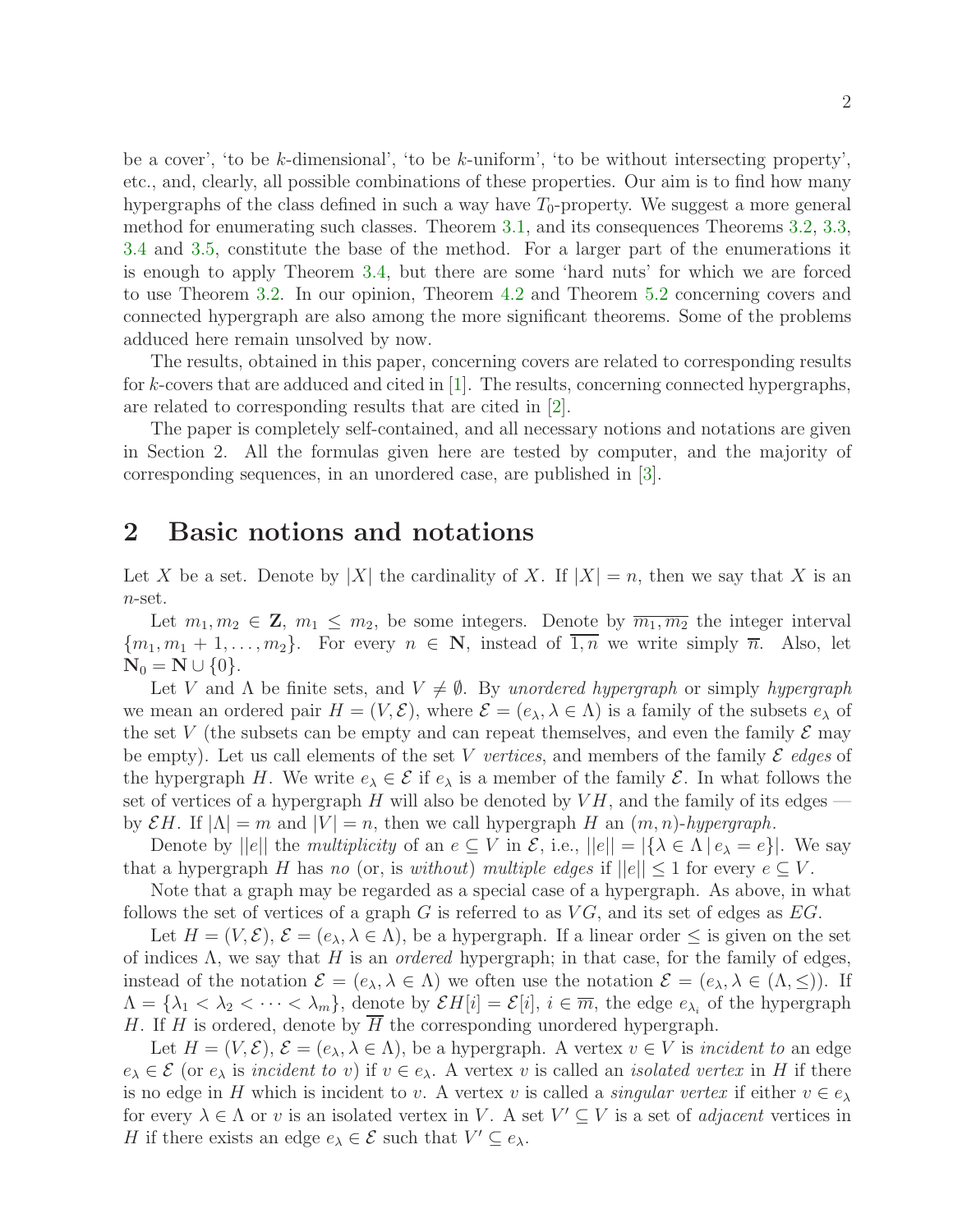Let  $H = (V, \mathcal{E}), \mathcal{E} = (e_{\lambda}, \lambda \in \Lambda)$ , and  $H' = (V', \mathcal{E}'), \mathcal{E}' = (e'_{\lambda}, \lambda \in \Lambda')$ , be two hypergraphs. The hypergraph  $H'$  is a *subhypergraph* of H if  $V' \subseteq V$ ,  $\Lambda' \subseteq \Lambda$ , and  $e'_{\lambda} = e_{\lambda} \cap V'$  for every  $\lambda \in \Lambda'$ . If the hypergraph H is ordered with liner order  $\leq$  on the set  $\Lambda$ , then we suppose that the subhypergraph H' is also ordered, and that the linear order  $(\Lambda' \times \Lambda') \cap \leq$  is given on the set  $\Lambda'$ . For every  $V_1 \subseteq V$  and  $\Lambda_1 \subseteq \Lambda$  denote by  $H[V_1, \Lambda_1]$  the corresponding subhypergraph of H. So we have  $H' = H[V', \Lambda']$ .

Let  $H = (V, \mathcal{E}), \, \mathcal{E} = (e_{\lambda}, \lambda \in \Lambda),$  and let  $V' \subseteq V$ . Take  $\Lambda' = {\lambda \in \Lambda \, | \, e_{\lambda} \subseteq V' }$ . The subhypergraph  $H' = H[V', \Lambda']$  is called an *induced subhypergraph* of H, and we say that V' induces  $H'$ ; denote by  $H[V']$  such hypergraph  $H'$ .

Let  $H = (V, \mathcal{E}), \mathcal{E} = (e_{\lambda}, \lambda \in \Lambda)$ , be a hypergraph. An edge  $e_{\lambda} \in \mathcal{E}$  is a k-edge  $[k_{\leq}$ -edge],  $k \in \mathbb{N}_0$ , if  $|e_\lambda| = k |e_\lambda| \leq k$ . We also call a 0-edge an *empty edge*, and a |V|-edge — a full edge. If  $\emptyset \in \mathcal{E}$   $[\emptyset \notin \mathcal{E}]$ , then we say that H is a hypergraph with [without] empty edges. We say that H is a k<sub> $lt$ </sub>-dimensional hypergraph, and write dim  $H \leq k$ , if every edge of H is a  $k_{\leq}$ -edge. We say that H is a k-dimensional hypergraph, and write dim  $H = k$ , if dim  $H \leq k$ , and if there exists at least one k-edge in H. The hypergraph H is a k-uniform hypergraph if every its edge is a k-edge. It is clear that a k-uniform hypergraph is always a k-dimensional hypergraph.

Let  $H = (V, \mathcal{E}), \mathcal{E} = (e_{\lambda}, \lambda \in \Lambda)$ , be a hypergraph. If a linear order  $\leq$  is given on V, then we say that H is a hypergraph with labelling (determined by  $\leq$ ); in that case we also say that H is a hypergraph on  $(V, \leq)$ . If  $V = \{v_1 < \cdots < v_n\}$ , denote by  $V H[i] = V[i]$ ,  $i \in \overline{n}$ , the vertex  $v_i$ .

Let  $H_1 = (V_1, \mathcal{E}_1), \mathcal{E}_1 = (e_\lambda, \lambda \in \Lambda_1),$  and  $H_2 = (V_2, \mathcal{E}_2), \mathcal{E}_2 = (e'_\lambda, \lambda \in \Lambda_2),$  be two hypergraphs [hypergraphs with labellings]. They are *isomorphic*,  $H_1 \simeq H_2$  [ $H_1 \equiv H_2$ ], if there are bijections  $\iota: V_1 \to V_2$  and  $\nu: \Lambda_1 \to \Lambda_2$  such that  $\iota(e_\lambda) = e'_{\nu(\lambda)}$  for every  $\lambda \in \Lambda_1$  $[\iota(VH_1[i]) = VH_2[i]$  for every  $i \in |V_1|$  and  $\iota(e_{\lambda}) = e'_{\nu(\lambda)}$  for every  $\lambda \in \Lambda_1$ ; the pair  $(\iota, \nu)$  is called an *isomorphism* between  $H_1$  and  $H_2$ .

Let  $H_1 = (V_1, \mathcal{E}_1), \, \mathcal{E}_1 = (e_\lambda, \lambda \in (\Lambda_1, \leq_1)),$  and  $H_2 = (V_2, \mathcal{E}_2), \, \mathcal{E}_2 = (e'_\lambda, \lambda \in (\Lambda_2, \leq_2)),$  be ordered hypergraphs [ordered hypergraphs with labellings]. They are *isomorphic*,  $H_1 \simeq H_2$  $[H_1 \equiv H_2]$ , if there exists an isomorphism  $(\iota, \nu)$  between  $\overline{H}_1$  and  $\overline{H}_2$  such that  $\lambda \leq_1 \lambda'$  iff  $\nu(\lambda) \leq_2 \nu(\lambda')$  for every  $\lambda, \lambda' \in \Lambda_1$ .

The relations  $\approx$  and  $\equiv$  are relations of equivalence on the class of all corresponding hypergraphs. By *(unlabelled) hypergraph [ordered (unlabelled) hypergraph*] we mean a class of the equivalence  $\approx$ . By labelled hypergraph [ordered labelled hypergraph] we mean a class of the equivalence  $\equiv$ .

Let V be an *n*-set,  $\leq$  be a linear order on V, and K be a labelled [an ordered labelled]  $(m, n)$ -hypergraph. It is clear that only one [ordered]  $(m, n)$ -hypergraph with labelling from the class K is a hypergraph on  $(V, \leq)$ . So, if we have some 'hypergraph property' p, and want to know how many labelled [ordered labelled]  $(m, n)$ -hypergraphs have this property, it is sufficient to find how many  $(m, n)$ -hypergraphs on  $(V, \leq)$  satisfy the property p. This is exactly what we are going to do in the paper: when we enumerate labelled [ordered labelled]  $(m, n)$ -hypergraphs satisfying the property p, we shall fix a linearly ordered set  $(V, \leq)$  (the context will usually make it clear which  $(V, \leq)$  is meant), and enumerate  $(m, n)$ -hypergraphs on  $(V, \leq)$  satisfying the property p. For the sake of simplicity we shall then say 'an  $(m, n)$ hypergraph' instead of 'an  $(m, n)$ -hypergraph on  $(V, \leq)$ '.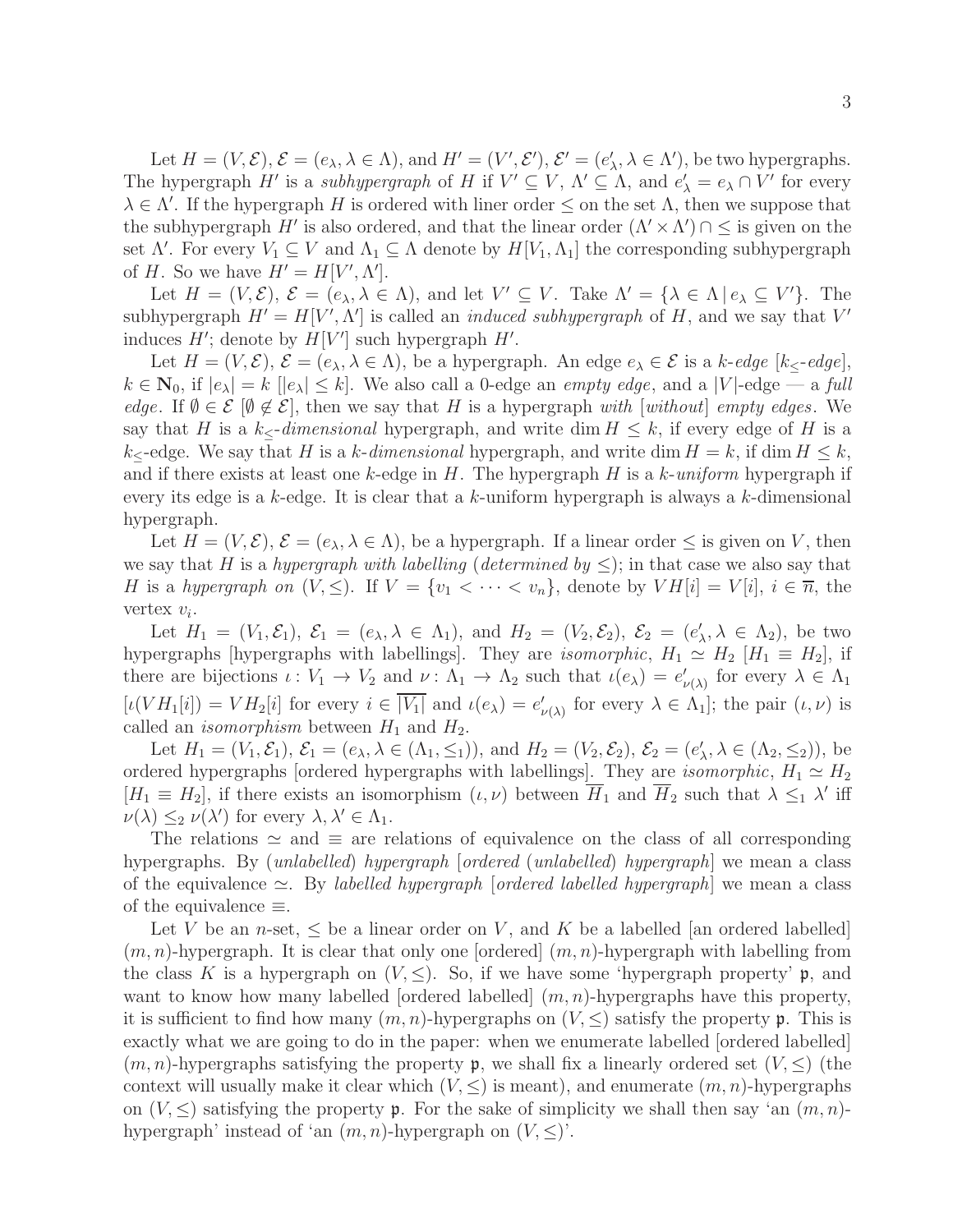Let H be an (unordered) hypergraph. It is a multiantichain if  $e_1 \subseteq e_2$  implies  $e_1 = e_2$ for every  $e_1, e_2 \in \mathcal{E}H$  (here  $e_1$  and  $e_2$  taken as sets are equal). A multiantichain without multiple edges is usually called an *antichain*. An  $(m, n)$ -multiantichain [an  $(m, n)$ -antichain] is a multiantichain [an antichain] with  $m$  edges and  $n$  vertices.

Let H be an (unordered) hypergraph. It is a *cover* if there is no isolated vertex in  $H$ . It is a proper cover if it is a cover and does not contain a full edge. An  $(m, n)$ -cover [a proper  $(m, n)$ -cover is a cover [a proper cover] with m edges and n vertices.

Let us agree that in the definition that follows the symbol  $\langle \beta \rangle$  means only one of the following words: 'hypergraph' or 'multiantichain' or 'antichain' or 'cover' or one of these words with the prefix  $(m, n)$ -'. By analogy with the notions of  $T_0$ -,  $T_1$ - and  $T_2$ -spaces from general topology let us introduce similar notions for hypergraphs. A  $\langle \beta \rangle H$  is a:

- a)  $T_0$ - $\langle \beta \rangle$  iff for every two different vertices  $u, v \in VH$  there exists  $e \in \mathcal{E}H$  such that  $(u \in e \land v \notin e) \lor (u \notin e \land v \in e),$
- b)  $T_1 \leq \beta >$  iff for every pair  $(u, v) \in (V H)^2$ ,  $u \neq v$ , there exists  $e \in \mathcal{E}H$  such that  $(u \in e \land v \notin e),$
- c)  $T_2 \leq \beta > 1$  if for every pair  $(u, v) \in (V H)^2$ ,  $u \neq v$ , there exist two edges  $e_1, e_2 \in \mathcal{E}H$  such that  $(u \in e_1 \land v \in e_2 \land e_1 \cap e_2 = \emptyset).$

In the case of a proper cover we speak about proper  $T_i$ -cover and proper  $T_i$ - $(m, n)$ -cover,  $i \in \overline{0,2}$ . Note that every  $T_i$ -hypergraph,  $i \in \overline{2}$ , with at least two vertices, is a cover. It is also clear that every  $T_0$ -hypergraph can have at most one isolated vertex.

Let H be a hypergraph, and let  $u, v \in VH$  be its two vertices (the vertices can be equal or different). A path in H connecting the vertices u and v is either an edge  $e \in \mathcal{E}H$  such that  $u, v \in e$ , or a finite sequence  $e_1, e_2, \ldots, e_k$  of k different edges of H,  $k \geq 2$ , such that  $u \in e_1$ ,  $v \in e_k$  and  $e_i \cap e_{i+1} \neq \emptyset$  for every  $i \in \overline{1, k-1}$ . The hypergraph H is connected if for every its two vertices there exists a path connecting them. So every connected hypergraph is a cover. Let  $V_1 \subseteq V$ , and suppose that for every  $\lambda \in \Lambda$ , either  $e_\lambda \cap V_1 = e_\lambda$  or  $e_\lambda \cap V_1 = \emptyset$ . If the hypergraph  $H[V_1]$  is connected, then  $V_1$  is called a *component* (*component of connectedness*) of H; if  $|V_1| = k$ , we also say that  $V_1$  is a k-component.

A hypergraph  $H = (V, \mathcal{E}), \mathcal{E} = (e_{\lambda}, \lambda \in \Lambda)$ , has k-intersecting property,  $k \geq 2$ , if  $e_{\lambda_1} \cap \cdots \cap e_{\lambda_k} \neq \emptyset$  for every k edges  $e_{\lambda_1}, \ldots, e_{\lambda_k} \in \mathcal{E}$  (some of  $\lambda_i$  may be equal). If the hypergraph H has k-intersecting property for every  $k \geq 2$ , i.e.,  $\bigcap_{\lambda \in \Lambda} e_{\lambda} \neq \emptyset$ , we say that the hypergraph has *intersecting property*, or, for short, that it has  $\cap$ -*property*; if a hypergraph has no intersecting property, sometimes we say that it has  $\neg \cap \text{-}property$ . If H has  $\cap$ -property, then it has at least one singular vertex.

Each of the introduced hypergraphs may be ordered or unordered, with a labelling or without it. Each of the properties determining such hypergraphs is invariant with respect to  $\equiv$  and  $\cong$ , and consequently we can speak about corresponding labelled and unlabelled hypergraphs. In the following we are dealing only with labelled hypergraphs, and, from now on, we leave out the word 'labelled' and keep in mind that all hypergraphs are labelled. Note that all problems investigated in the paper can also be formulated for unlabelled case but we cannot solve most of them yet.

Let us agree that we denote by  $\langle \alpha \rangle$  the word combination 'unordered [ordered]'.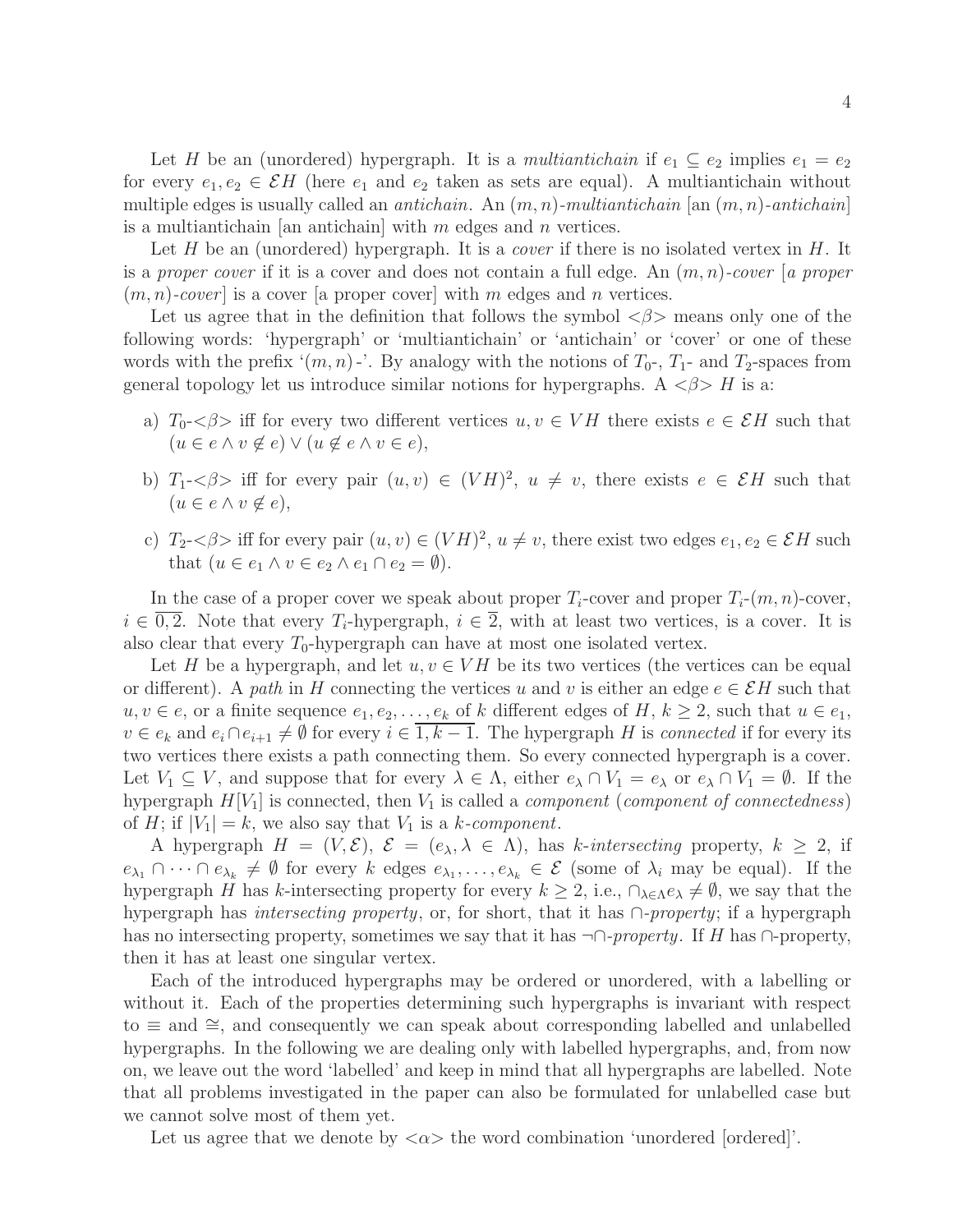Let **p** be a property that an  $\langle \alpha \rangle$  hypergraph could have, or, as we often say, an  $\langle \alpha \rangle$ hypergraph property. If an  $\langle \alpha \rangle$  hypergraph H has the property p, we say also that H is an  $\langle \alpha \rangle$  p-hypergraph. Now let  $\mathfrak{p}_1, \ldots, \mathfrak{p}_k$  be some  $\langle \alpha \rangle$  hypergraph properties. If an  $\langle \alpha \rangle$  hypergraph has all these properties, we say that it has the property  $\mathfrak{p}_1 \wedge \cdots \wedge \mathfrak{p}_k$ , and, consequently, it is an  $\langle \alpha \rangle$   $\mathfrak{p}_1 \wedge \cdots \wedge \mathfrak{p}_k$ -hypergraph, or, as we sometimes say, an  $\langle \alpha \rangle$  $\mathfrak{p}_1$ -...- $\mathfrak{p}_k$ -hypergraph.

Denote by  $\tilde{\mathfrak{H}}_{\forall}$  [ $\vec{\mathfrak{H}}_{\forall}$ ] the class of all  $\langle \alpha \rangle$  hypergraphs. Let  $\mathfrak{p}$  be an  $\langle \alpha \rangle$  hypergraph property. Denote by  $\mathfrak{H}_{\mathfrak{p}}\left[\vec{\mathfrak{H}}_{\mathfrak{p}}\right]$  the class of all  $\langle \alpha \rangle$  **p**-hypergraphs, and by  $\mathfrak{H}_{\mathfrak{p}}^*\left[\vec{\mathfrak{H}}_{\mathfrak{p}}^*\right]$  the class of all  $\langle \alpha \rangle T_0$ -p-hypergraphs. If  $\mathfrak{p} = \mathfrak{p}_1 \wedge \cdots \wedge \mathfrak{p}_k$ , then

$$
\mathfrak{H}_{\mathfrak{p}}=\mathfrak{H}_{\mathfrak{p}_1\wedge\cdots\wedge\mathfrak{p}_k}=\mathfrak{H}_{\mathfrak{p}_1}\cap\cdots\cap \mathfrak{H}_{\mathfrak{p}_k}\quad [\vec{\mathfrak{H}}_{\mathfrak{p}}=\vec{\mathfrak{H}}_{\mathfrak{p}_1\wedge\cdots\wedge\mathfrak{p}_k}=\vec{\mathfrak{H}}_{\mathfrak{p}_1}\cap\cdots\cap \vec{\mathfrak{H}}_{\mathfrak{p}_k}];
$$

so,  $\mathfrak{H}_{\mathfrak{p}}^* = \mathfrak{H}_{T_0 \wedge \mathfrak{p}} [\vec{\mathfrak{H}}_{\mathfrak{p}}^* = \vec{\mathfrak{H}}_{T_0 \wedge \mathfrak{p}}]$ . If  $\mathfrak{H}$  is a class of  $\langle \alpha \rangle$  hypergraphs, then denote by  $\mathfrak{H}(m, n)$  the class of all  $(m, n)$ -hypergraphs from  $\mathfrak{H}$ . Take  $\alpha_{\mathfrak{p}}(m, n) = |\mathfrak{H}_{\mathfrak{p}}(m, n)| \left[ \vec{\alpha}_{\mathfrak{p}}(m, n) = |\vec{\mathfrak{H}}_{\mathfrak{p}}(m, n)| \right]$ and  $\alpha^*_{\mathfrak{p}}(m,n) = |\mathfrak{H}^*_{\mathfrak{p}}(m,n)| [\vec{\alpha}^*_{\mathfrak{p}}(m,n) = |\vec{\mathfrak{H}}^*_{\mathfrak{p}}(m,n)|].$ 

The *incidence matrix* of a  $H \in \mathfrak{H}_{\forall}(m,n)$  is the binary matrix  $M_H = [m_{ij}]_{m \times n}$ , where for every  $i \in \overline{m}$  and  $j \in \overline{n}$ ,  $m_{ij} = 1$  if  $V[j] \in \mathcal{E}[i]$ , and  $m_{ij} = 0$  if  $V[j] \notin \mathcal{E}[i]$ . Introducing in such a way the incidence matrix for an ordered  $(m, n)$ -hypergraph we define a bijective map between the class  $\vec{\mathfrak{H}}_{\mathfrak{A}}(m,n)$  and the class of all binary matrices with m rows and n columns. So, if we enumerate a class of ordered **p**-hypergraphs  $[T_0$ -**p**-hypergraphs], we in fact enumerate the corresponding class of binary matrices [binary matrices with different columns].

The *dual hypergraph*  $H^T$  of an ordered labelled hypergraph  $H \in \vec{\mathfrak{H}}_{\mathfrak{A}}(m,n)$  is a hypergraph from  $\vec{\mathfrak{H}}_{\mathfrak{h}}(n,m)$  whose incidence matrix is  $M_H^T$ , where  $M_H^T$  is the transpose of  $M_H$ . Let an ordered hypergraph property  $\mathfrak p$  be given. We say that a hypergraph  $H \in \vec{\mathfrak H}_{\mathfrak N}(m,n)$  has the dual property of  $\mathfrak p$ , that is, H is a dual  $\mathfrak p$ -hypergraph, or, as we also say, H is dually  $\mathfrak p$ , if  $H^T$ has the property p.

## 3 On  $T_0$ -hypergraphs

As we have agreed, from now on every hypergraph will be labelled, and instead of an ordered [an unordered] labelled hypergraph we simply say an ordered [an unordered] hypergraph.

Let  $H = (V, \mathcal{E}), \mathcal{E} = (e_{\lambda}, \lambda \in \Lambda)$ , be an arbitrary hypergraph (ordered or unordered). Let us define a relation  $\sim_H$  on V such that for every  $u, v \in V$ ,

$$
u \sim_H v \Leftrightarrow (\forall e \in \mathcal{E})(u \in e \land v \in e) \lor (u \notin e \land v \notin e).
$$

It is easy to see that the following proposition holds.

**Proposition 3.1** For every ordered [unordered] hypergraph H, the relation  $\sim_H$  is a relation of equivalence.

Let  $H = (V, \mathcal{E}), \, \mathcal{E} = (e_{\lambda}, \lambda \in \Lambda),$  be an arbitrary hypergraph. For every  $v \in V$ , denote by [v] the class of equivalence  $\sim_H$  containing v. Also, denote by  $\pi_H$  the partition of the set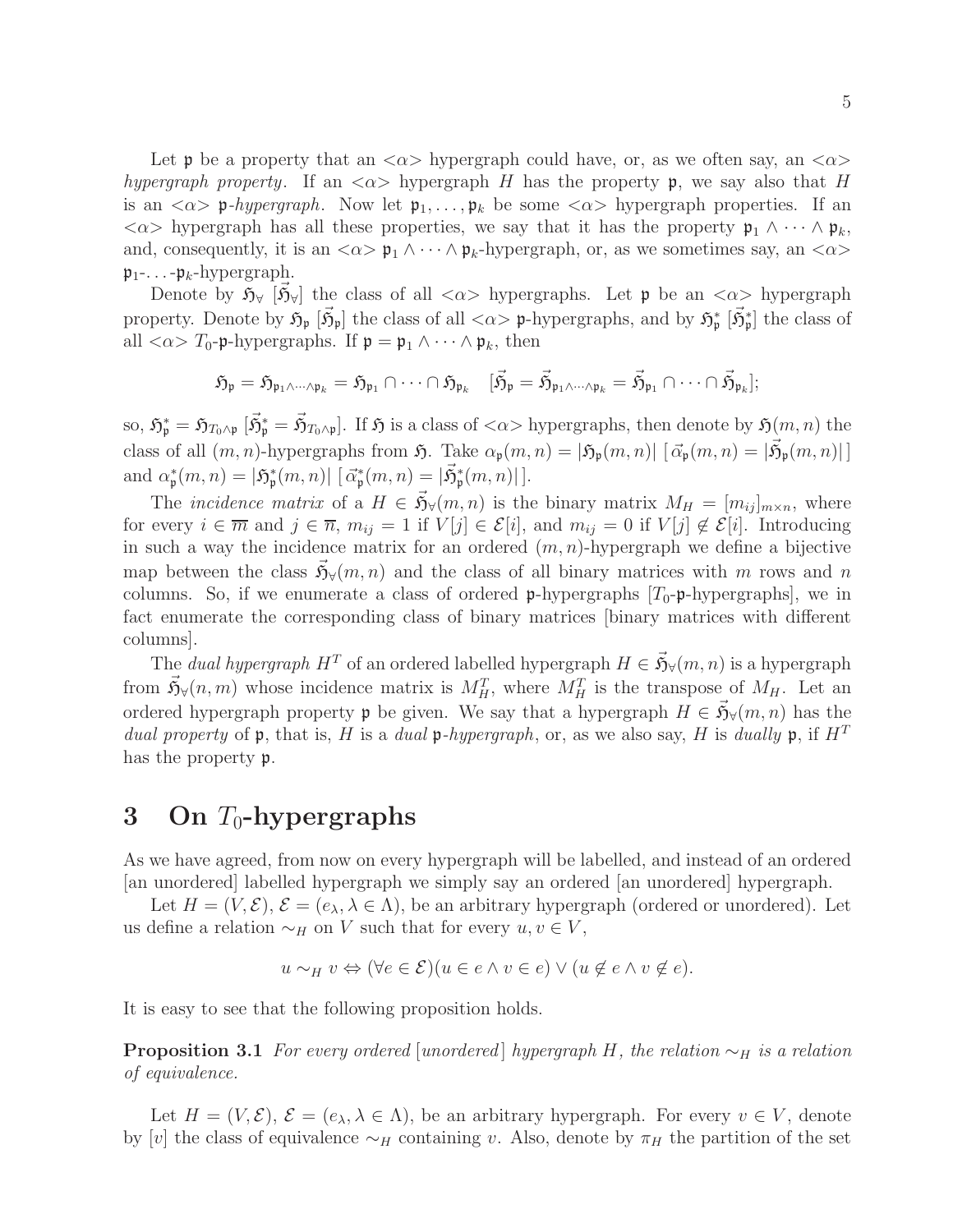$$
e'_{\lambda} = [e_{\lambda}] = \{ [v] \in \pi_H \, | \, [v] \subseteq e_{\lambda} \} \quad \text{for every } \lambda \in \Lambda,
$$

and let  $[\mathcal{E}] = (e'_{\lambda} | \lambda \in \Lambda]$ . Denote by  $[H]$  the hypergraph  $(V / \sim_H, [\mathcal{E}])$ .

**Proposition 3.2** For every ordered [unordered] hypergraph  $H = (V, \mathcal{E})$ , the hypergraph [H] is a  $T_0$ -hypergraph.

*Proof.* Let [u] and [v], [u]  $\neq$  [v], be two different elements of  $\pi_H$ . As [u]  $\neq$  [v], then  $\neg(u \sim_H v)$ , and therefore there exists  $e \in \mathcal{E}$  such that  $(u \in e \land v \notin e) \lor (u \notin e \land v \in e)$ . Consequently, we get that  $([u] \in [e] \wedge [v] \notin [e]) \vee ([u] \notin [e] \wedge [v] \in [e])$ , and, therefore, the hypergraph [H] is a  $T_0$ -hypergraph.  $\Box$ 

By a partition type we mean any n-tuple  $\tau = (\alpha_1, \ldots, \alpha_n)$  such that  $\sigma(\tau) = \alpha_1 + 2\alpha_2 +$  $\cdots + n\alpha_n = n$ , and  $\alpha_i \in \mathbb{N}_0$  for every  $i \in \overline{n}$ ; denote by  $|\tau|$  the number  $\alpha_1 + \alpha_2 + \cdots + \alpha_n$ .

Let  $\tau = (\alpha_1, \ldots, \alpha_n)$  be a partition type. We say that a partition  $\pi$  of an *n*-set has the type  $\tau$  if it has  $\alpha_i$  partition classes of the cardinality i for every  $i \in \overline{n}$ . The number of all partition classes of  $\pi$  is denoted by  $|\pi|$ , and the partition type  $\tau$  of the partition  $\pi$  is denoted by typ( $\pi$ ). It is clear that  $|\pi| = |\text{typ}(\pi)|$ .

Let  $\tau = (\alpha_1, \ldots, \alpha_n)$  be a partition type. Denote by  $b(\tau)$  the number of all partitions  $\pi$ of a given *n*-set such that  $\text{typ}(\pi) = \tau$ . It is well known that

$$
b(\tau) = \frac{n!}{\alpha_1! \alpha_2! \dots \alpha_n! (2!)^{\alpha_2} \dots (n!)^{\alpha_n}}.
$$

Fix a countable set  $W_{\infty} = \{w_i | w_i \in \mathbf{N}_0\}$ , and for every  $n \in \mathbf{N}$ , let  $W_n = \{w_1 < w_2 < \mathbf{N}_0\}$  $\ldots < w_n$ . Denote by  $\mathfrak{G}_n$  the set of all labelled graphs on  $W_n$ .

Denote by  $\Pi(n)$  the set of all partitions of the *n*-set  $W_n$ , and denote by  $\Pi(n,i)$  the set of all partitions of  $W_n$  into i parts. Let  $\tau = (\alpha_1, \ldots, \alpha_n)$  be a partition type. Denote by  $\Pi(\tau) = \Pi(\alpha_1, \ldots, \alpha_n)$  the set of all partitions of the type  $\tau$  from  $\Pi(n)$ .

Let **p** be an unordered hypergraph property. An  $(m, n)$ -p-hypergraph H satisfies the property  $p_{ij}$  if  $V[i] \sim_H V[j]$ ;  $i, j \in \overline{n}$ ,  $i \neq j$ . Let  $\mathcal{P} = \{p_{i_1j_1}, \ldots, p_{i_kj_k}\}$  be a subset of  $\mathcal{P}_0 = \{p_{ij} \mid i, j \in \overline{n}, i \neq j\}.$  Denote by  $\alpha_{\mathfrak{p}}(m, n; \mathcal{P})$  the number of all p-hypergraphs satisfying at least all the properties from P. Note that  $\alpha_{p}(m, n; \emptyset) = \alpha_{p}(m, n)$ . Consider the graph  $G(\mathcal{P}) = (W_n, E(\mathcal{P}))$ , where  $E(\mathcal{P}) = \{\{w_{i_s}, w_{j_s}\} | s \in k\}$ . Find the components of  $G(\mathcal{P})$ , and denote by  $\pi(\mathcal{P})$  the corresponding partition of the set  $W_n$ . Let  $\mathcal{P}$  and  $\mathcal{P}'$  be subsets of  $P_0$  such that  $\pi(P) = \pi(P')$ . It is clear that every p-hypergraph H which satisfies all the properties from  $P$  satisfies all the properties from  $P'$ , and vice versa. Consequently, we get the following lemma.

**Lemma 3.1** For every  $P, P' \subseteq P_0$ , if  $\pi(P) = \pi(P')$ , then  $\alpha_{\mathfrak{p}}(m, n; P) = \alpha_{\mathfrak{p}}(m, n; P')$ .

<span id="page-5-0"></span>Denote by  $\alpha_{p}(m, n; \pi)$  the value  $\alpha_{p}(m, n; \mathcal{P})$ , where  $\mathcal{P} \subseteq \mathcal{P}_{0}$  such that  $\pi(\mathcal{P}) = \pi$ . From the above lemma it follows that this notation is well founded. Now by using the above lemma we can prove the following theorem.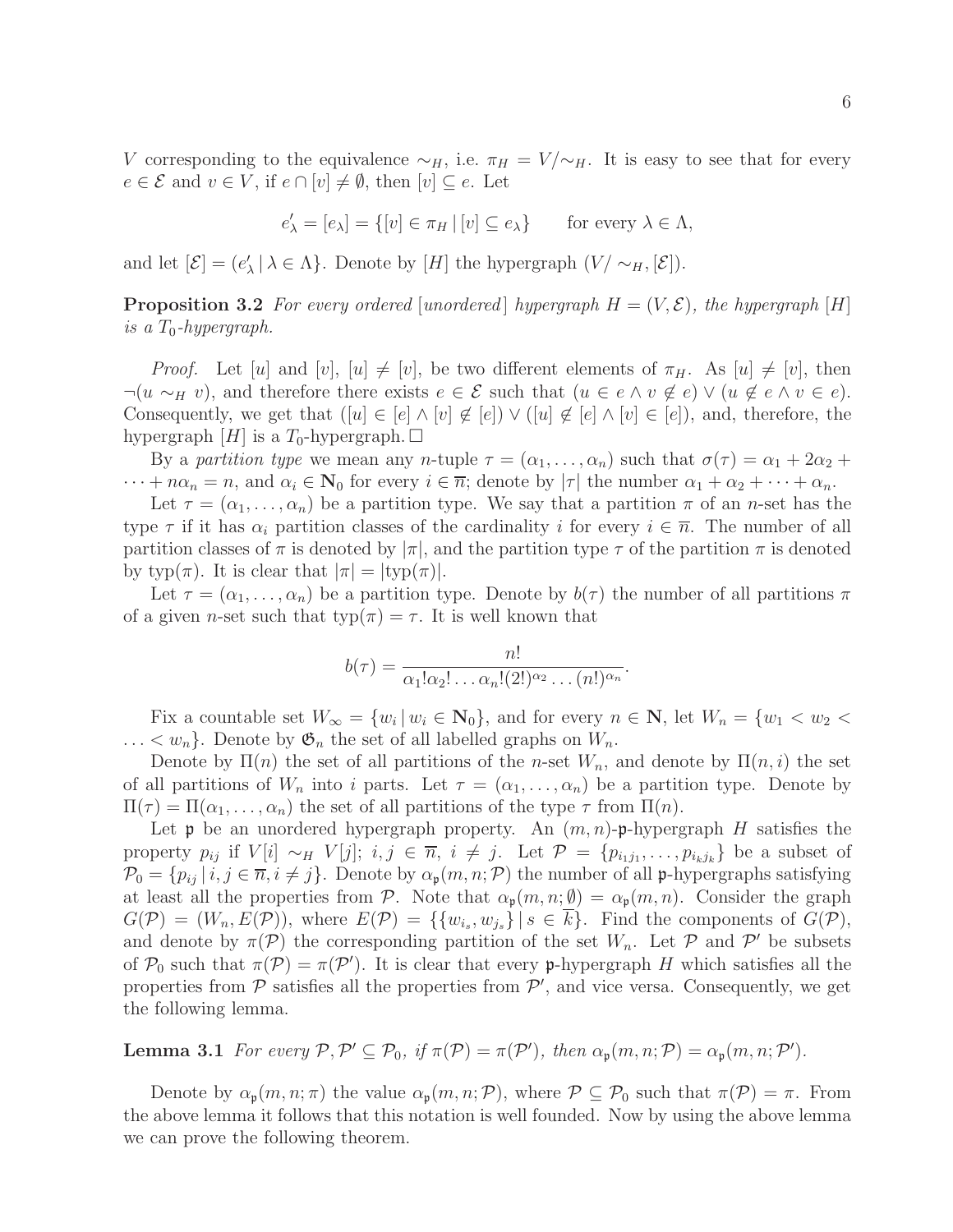Theorem 3.1

$$
\alpha_{\mathfrak{p}}^{*}(m,n) = \sum_{(\alpha_1,\dots,\alpha_n)} \sum_{\pi \in \Pi(\alpha_1,\dots,\alpha_n)} \alpha_{\mathfrak{p}}(m,n;\pi) \left[ \prod_{i=1}^{n} [(-1)^{i-1}(i-1)!]^{\alpha_i} \right]
$$

Proof. Using the lemma and the formula of inclusion and exclusion we get

$$
\alpha_{\mathfrak{p}}^{*}(m,n) = \sum_{\mathcal{P} \subseteq \mathcal{P}_{0}} (-1)^{|\mathcal{P}|} \alpha_{\mathfrak{p}}(m,n;\mathcal{P}) = \sum_{\mathcal{P} \subseteq \mathcal{P}_{0}} (-1)^{|EG(\mathcal{P})|} \alpha_{\mathfrak{p}}(m,n;\mathcal{P}) =
$$
  
\n
$$
= \sum_{\pi \in \Pi(n)} \sum_{\mathcal{P} \subseteq \mathcal{P}_{0}, \pi(\mathcal{P}) = \pi} (-1)^{|EG(\mathcal{P})|} \alpha_{\mathfrak{p}}(m,n;\mathcal{P}) =
$$
  
\n
$$
= \sum_{\pi \in \Pi(n)} \mu(\pi) \alpha_{\mathfrak{p}}(m,n;\pi) = \sum_{(\alpha_{1},\dots,\alpha_{n})} \sum_{\pi \in \Pi(\alpha_{1},\dots,\alpha_{n})} \mu(\pi) \alpha_{\mathfrak{p}}(m,n;\pi),
$$

where

$$
\mu(\pi) = \sum_{\mathcal{P} \subseteq \mathcal{P}_0, \pi(\mathcal{P}) = \pi} (-1)^{|EG(\mathcal{P})|}.
$$

Let  $(\alpha_1, \ldots, \alpha_n)$  be a partition type of an *n*-set, and let  $\pi = \{V_1, \ldots, V_k\} \in \Pi(\alpha_1, \ldots, \alpha_n)$ . Take a  $\mathcal{P} \subseteq \mathcal{P}_0$  such that  $\pi(\mathcal{P}) = \pi$ . Denote by  $\mathfrak{G}(\pi)$  the class of all graphs from  $\mathfrak{G}_n$  having k components of connectedness defined by the sets  $V_1, \ldots, V_k$ . Also for every set V, denote by  $\bar{\mathfrak{G}}(V)$  the set of all connected graphs on V (having V as the set of their vertices). Then it is clear that

$$
\mu(\pi) = \sum_{G \in \mathfrak{G}(\pi)} (-1)^{|EG|} = \sum_{G_1 \in \bar{\mathfrak{G}}(V_1)} \dots \sum_{G_k \in \bar{\mathfrak{G}}(V_k)} (-1)^{|EG_1|} \dots (-1)^{|EG_k|}.
$$

As for every *n*-set  $V$ 

$$
\sum_{G \in \bar{\mathfrak{G}}(V)} (-1)^{|EG|} = (-1)^{n-1} (n-1)!,
$$

then

$$
\mu(\pi) = \left[ \sum_{\substack{G_1 \in \bar{\mathfrak{G}}(V_1) \\ n}} (-1)^{|EG_1|} \right] \cdots \left[ \sum_{\substack{G_k \in \bar{\mathfrak{G}}(V_k) \\ n}} \cdots (-1)^{|EG_k|} \right] = \prod_{i=1}^n [(-1)^{i-1} (i-1)!]^{\alpha_i} . \square
$$

We say that **p** is a *uniform property* if the equality  $\text{typ}(\pi) = \text{typ}(\pi') = \tau$  always implies the equality  $\alpha_{\mathfrak{p}}(m, n; \pi) = \alpha_{\mathfrak{p}}(m, n; \pi') = \alpha_{\mathfrak{p}}(m, n; \tau)$ .

Let  $\tau$  be a partition type of an *n*-set. Let us put

$$
c(\tau) = \frac{n!}{\alpha_1! \alpha_2! \dots \alpha_n! 2^{\alpha_2} \dots n^{\alpha_n}}.
$$

<span id="page-6-0"></span>We have the following theorem.

.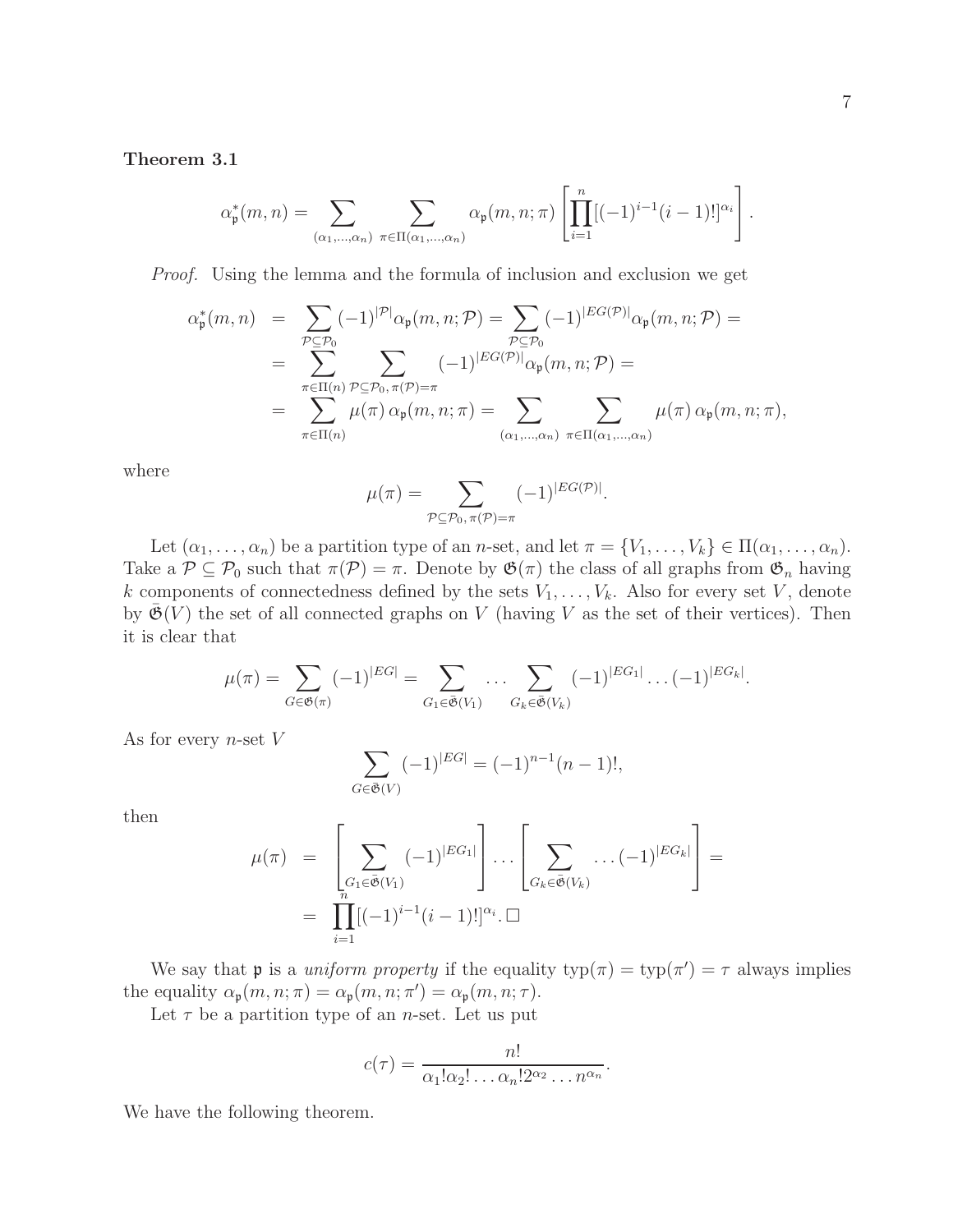**Theorem 3.2** If  $\mathfrak{p}$  is a uniform property, then

$$
\alpha_{\mathfrak{p}}^*(m,n) = \sum_{\tau = (\alpha_1,\dots,\alpha_n), \sigma(\tau) = n} (-1)^{n-\alpha_1-\dots-\alpha_n} c(\tau) \alpha_{\mathfrak{p}}(m,n;\tau),
$$

Proof. From Theorem [3.1](#page-5-0) it follows that

$$
\alpha_{\mathfrak{p}}^{*}(m,n) = \sum_{(\alpha_{1},\ldots,\alpha_{n})} \sum_{\pi \in \Pi(\alpha_{1},\ldots,\alpha_{n})} \alpha_{\mathfrak{p}}(m,n;\pi) \left[ \prod_{i=1}^{n} [(-1)^{i-1}(i-1)!]^{\alpha_{i}} \right] =
$$
  

$$
= \sum_{\tau = (\alpha_{1},\ldots,\alpha_{n}), \sigma(\tau) = n} \alpha_{\mathfrak{p}}(m,n;\tau) b(\tau) \left[ \prod_{i=1}^{n} [(-1)^{i-1}(i-1)!]^{\alpha_{i}} \right],
$$

and we immediately get the formula.  $\square$ 

We say that a uniform property **p** is a regular  $T_0$ -property if the equality  $|\tau| = |\tau'| = k$ always implies the equality  $\alpha_{p}(m, n; \tau) = \alpha_{p}(m, n; \tau') = \alpha_{p}(m, n; k)$ . Now we have the following theorem.

<span id="page-7-0"></span>**Theorem 3.3** If  $\mathfrak{p}$  is a regular  $T_0$ -property, then

$$
\alpha_{\mathfrak{p}}^*(m,n)=\sum_{i=1}^n s_{n,i}\,\alpha_{\mathfrak{p}}(m,n,i),
$$

where  $s_{n,i}$  are the Stirling numbers of the first kind.

Proof. From Theorem [3.2](#page-6-0) it follows that

$$
\alpha_{\mathfrak{p}}^{*}(m,n) = \sum_{\substack{\tau = (\alpha_1,\dots,\alpha_n), \sigma(\tau) = n \\ n}} (-1)^{n-\alpha_1-\dots-\alpha_n} c(\tau) \alpha_{\mathfrak{p}}(m,n;\tau) =
$$

$$
= \sum_{k=1}^{n} \alpha_{\mathfrak{p}}(m,n;k) \sum_{\tau = (\alpha_1,\dots,\alpha_n), |\tau| = k, \sigma(\tau) = n} (-1)^{n-k} c(\tau).
$$

Now from identity (see [\[4\]](#page-23-0))

$$
\sum_{\tau = (\alpha_1, \dots, \alpha_n), |\tau| = k} (-1)^{n-k} c(\tau) = s_{n,k}
$$

follows the theorem.  $\square$ 

Let V be an *n*-set, and let  $V_i$ ,  $i \in k$ , be partition classes of a k-partition  $\pi$  of V. An ordered [unordered] hypergraph  $H = (V, \mathcal{E}), \mathcal{E} = (e_{\lambda}, \lambda \in \Lambda)$ , is  $\pi$ -granular if either  $e_{\lambda} \cap V_i = \emptyset$  or  $e_{\lambda} \cap V_i = V_i$  for every  $i \in k$  and  $\lambda \in \Lambda$ . For example, every hypergraph H is  $\pi_H$ -granular.

Let V be a linearly ordered n-set, let  $\pi = (V_1, \ldots, V_k)$  be an ordered k-partition,  $k \leq n$ , of V, and let  $H = (V, \mathcal{E}), \mathcal{E} = (e_{\lambda}, \lambda \in \Lambda)$ , be a  $\pi$ -granular (labelled) ordered [unordered]  $(m, n)$ hypergraph on V. An ordered [unordered]  $(m, k)$ -hypergraph  $H' = (V', \mathcal{E}'), \mathcal{E}' = (e'_{\lambda}, \lambda \in \Lambda),$ is a  $\pi$ -condensation of H (or, H is a  $\pi$ -expansion of H') if  $V'[i] \in e'_{\lambda}$  iff  $V_i \subseteq e_{\lambda}$ . We say that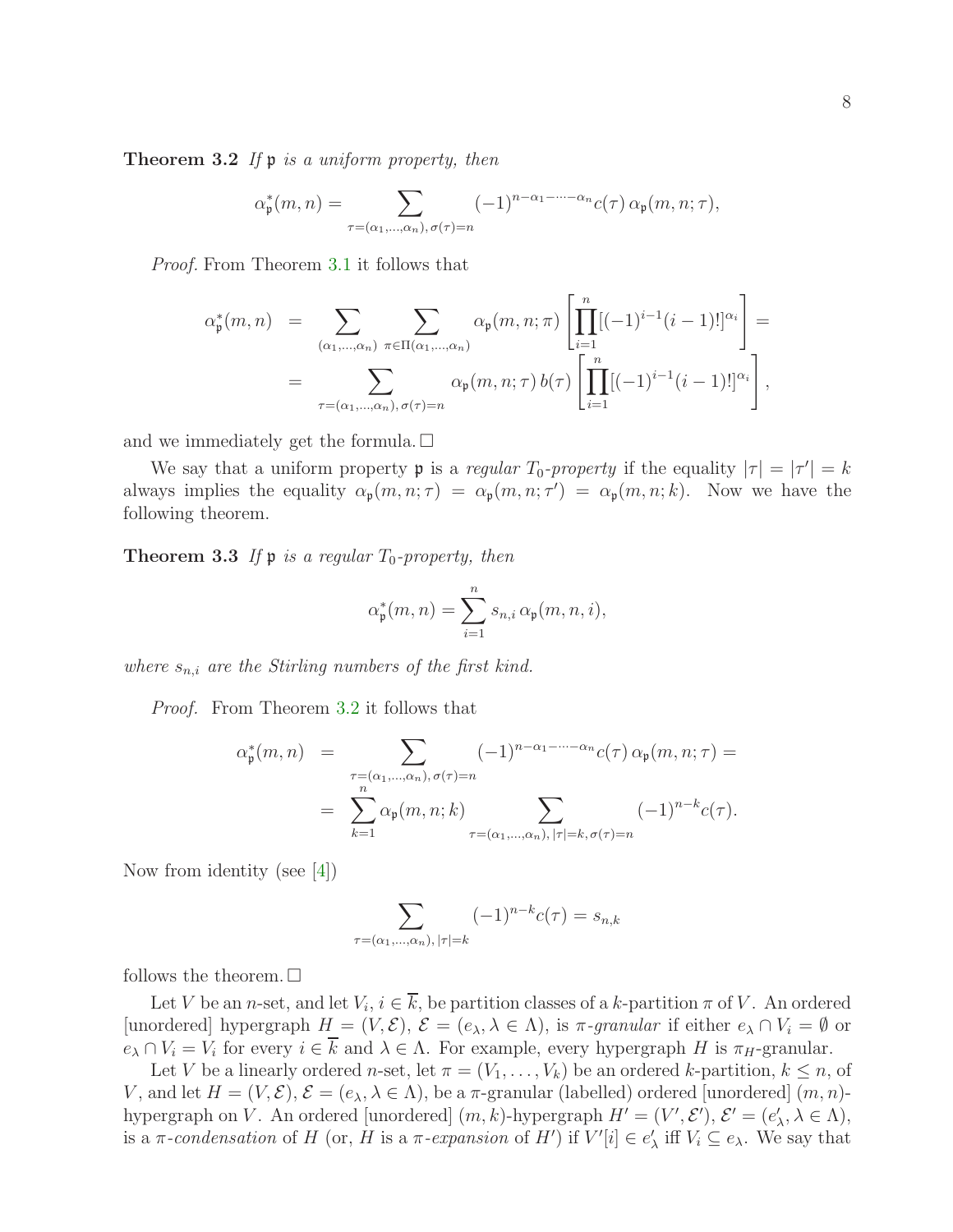H' is a condensation of H (or, H is an expansion of H') if there exists a partition  $\pi$  of VH such that  $H'$  is a  $\pi$ -condensation of H (or, H is a  $\pi$ -expansion of H').

We say that a regular  $T_0$ -property p allows  $T_0$ -filtration if  $\alpha_{p}(m, n; k) = \alpha_{p}(m, k)$  for every  $k \in \overline{n}$ . It is not difficult to see that a regular  $T_0$ -property p allows  $T_0$ -filtration if it is invariant to the operations of condensation and expansion, i.e., if a hypergraph  $H$  has the property  $\mathfrak p$ , then every expansion [condensation] of H has the property  $\mathfrak p$ . Now we are able to generalize Lemma 1 from [\[5\]](#page-23-1). From Theorem [3.3](#page-7-0) we get

<span id="page-8-0"></span>**Theorem 3.4** Let **p** be a property that allows  $T_0$ -filtration. Then

<span id="page-8-2"></span>
$$
\alpha_{\mathfrak{p}}^*(m,n) = \sum_{i=1}^n s_{n,i} \alpha_{\mathfrak{p}}(m,i). \tag{1}
$$

<span id="page-8-1"></span>**Theorem 3.5** Let **p** be a property that allows  $T_0$ -filtration. Then

<span id="page-8-3"></span>
$$
\alpha_{\mathfrak{p}}(m,n) = \sum_{i=1}^{n} S_{n,i} \,\alpha_{\mathfrak{p}}^{*}(m,i), \qquad (2)
$$

where  $S_{n,i}$  are the Stirling numbers of the second kind.

*Proof.* The formula can be obtained by applying the Stirling inversion (see [\[6\]](#page-23-2)) on [\(1\)](#page-8-2).  $\Box$ If  $\mathfrak p$  is a property that allows  $T_0$ -filtration, and we have that the equality from Theorem [3.4](#page-8-0) holds, we say that  $F_0$ -transformation can be applied on  $\mathfrak{p}$ , and we write  $\mathfrak{H}_{\mathfrak{p}}^* = F_0[\mathfrak{H}_{\mathfrak{p}}]$ .  $F_0^{-1}$ -transformation is defined by formula [\(2\)](#page-8-3), and we write  $\mathfrak{H}_{\mathfrak{p}} = F_0^{-1}[\mathfrak{H}_{\mathfrak{p}}^*]$ .  $F_0$ -transformation  $[F_0^{-1}$ -transformation] should be understood as a rule, by the application of which every (or almost every) number  $\alpha^*_{\mathfrak{p}}(m,n)$  [ $\alpha_{\mathfrak{p}}(m,n)$ ] is obtained from a set of numbers  $\alpha_{\mathfrak{p}}(i,j)$  [ $\alpha^*_{\mathfrak{p}}(i,j)$ ], and the rule is defined by the formula  $(1)$   $(2)$ .

Let  $\mathfrak p$  be a hypergraph property. Denote by  $\hat{\mathfrak H}_{\mathfrak p}(n)$   $[\hat{\mathfrak H}_{\mathfrak p}(n)]$  the class of all hypergraphs with n vertices and without multiple edges from  $\mathfrak{H}_{\mathfrak{p}}\left[\mathfrak{H}_{\mathfrak{p}}^*\right]$ . Let  $\hat{\alpha}_{\mathfrak{p}}(n) = |\hat{\mathfrak{H}}_{\mathfrak{p}}(n)|$  and  $\hat{\alpha}_{\mathfrak{p}}^*(n) = |\hat{\mathfrak{H}}_{\mathfrak{p}}^*(n)|$ . As  $\alpha_{\mathfrak{p}}(m, n) = 0$  and  $\alpha_{\mathfrak{p}}^*(m, n) = 0$  for every  $m > 2^n$ , then

$$
\hat{\alpha}_{\mathfrak{p}}(n) = \sum_{i=0}^{2^n} \alpha_{\mathfrak{p}}(i,n) \quad \text{and} \quad \hat{\alpha}_{\mathfrak{p}}^*(n) = \sum_{i=0}^{2^n} \alpha_{\mathfrak{p}}^*(i,n).
$$

It is obvious that  $\alpha^*_{\mathfrak{p}}(0,n) = 0$  if  $n \geq 2$ .

**Theorem 3.6** Let  $\mathfrak{p}$  be a property that allows  $T_0$ -filtration. Then

$$
\hat{\alpha}_{\mathfrak{p}}^*(n) = \sum_{i=0}^n s_{n,i} \, \hat{\alpha}_{\mathfrak{p}}(i).
$$

Proof. From Theorem [3.4](#page-8-0) we immediately get

$$
\hat{\alpha}_{\mathfrak{p}}^*(n) = \sum_{i=0}^{2^n} \alpha_{\mathfrak{p}}^*(i, n) = \sum_{i=0}^{2^n} \sum_{j=1}^n s_{n,j} \alpha_{\mathfrak{p}}(i, j) = \sum_{j=0}^n s_{n,j} \sum_{i=1}^{2^n} \alpha_{\mathfrak{p}}(i, j) = \sum_{j=0}^n s_{n,j} \hat{\alpha}_{\mathfrak{p}}(i) \Box
$$

<span id="page-8-4"></span>Most of the classes of hypergraphs considered in the paper are obtained as an intersection of some basic classes of hypergraphs. Because of that we shall often make use of the following proposition which is not difficult to prove.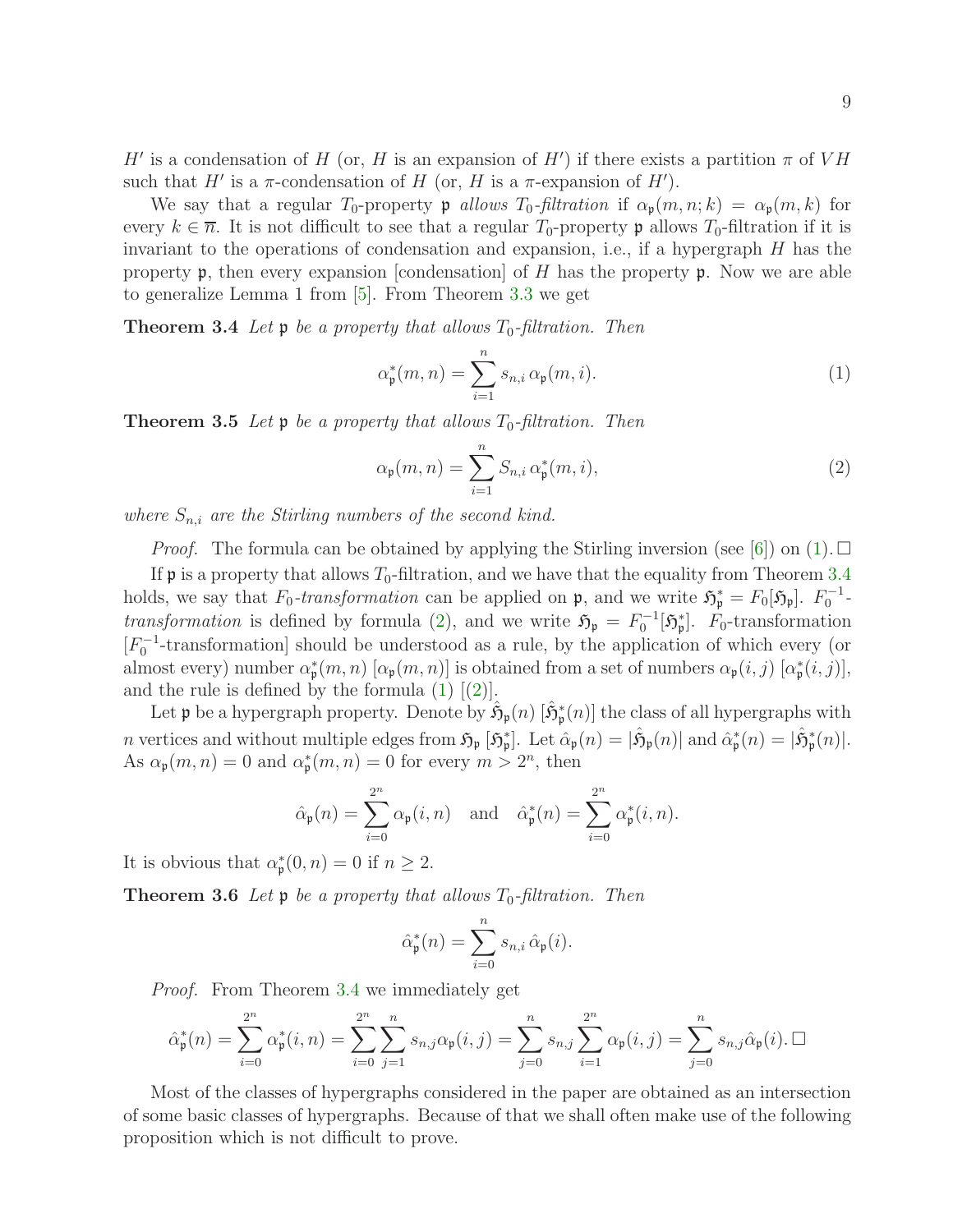**Proposition 3.3** Let  $\mathfrak{p}_1$  and  $\mathfrak{p}_2$  be two properties which allow  $T_0$ -filtration. Then property  $\mathfrak{p}_1 \wedge \mathfrak{p}_2$  also allows  $T_0$ -filtration.

Let us give by the following theorem the first set of properties allowing  $T_0$ -filtration. We can see, and it will be clear later, that most of the properties are basic.

**Theorem 3.7** Each of the following properties allows  $T_0$ -filtration: 'to be an unordered/ordered hypergraph', 'to be without/with empty edges', 'to be without/with isolated vertices', 'to be without/with full edges', 'to have/not to have intersecting property', 'to be without/with multiple edges', and 'to be without/with singular vertices'.

Note that the property 'to be without isolated vertices' is equivalent to the property 'to be a cover'; the dual property of the property 'to be without [with] isolated vertices' is 'to be without [with] empty edges'; the dual property of the property 'to have [not to have] intersecting property' is 'to be without [with] full edges'; 'to be with singular vertices' means that the hypergraph has intersection property or has an isolated vertex. Also, 'to be without singular vertices' means 'to be a cover without intersecting property'.

Let  $H = (V, \mathcal{E}), \, \mathcal{E} = (e_{\lambda}, \lambda \in \Lambda),$  and  $H' = (V, \mathcal{E}'), \, \mathcal{E}' = (e'_{\delta}, \delta \in \Delta),$  be two unordered hypergraphs. Suppose that there exist a partition  $\pi = {\Lambda_{\delta} | \delta \in \Delta}$  of the set  $\Lambda$  such that  $e_{\lambda} = e'_{\delta}$  if  $\lambda \in \Lambda_{\delta}$ . Then we say that H' is an edge  $\pi$ -contraction of H, and H is an edge  $\pi$ -expansion of H'. An unordered hypergraph property  $\mathfrak p$  is edge partition invariant if  $\mathfrak p$  is invariant with respect to the operations of edge contractions and edge expansions.

<span id="page-9-1"></span>**Theorem 3.8** Let  $\mathfrak{p}$  be an edge partition invariant unordered hypergraph property. Denote by  $\tilde{\mathfrak{H}}_{\mathfrak{p}}(m,n)$  the class of all unordered hypergraphs without multiple edges from the class  $\mathfrak{H}_{\mathfrak{p}}(m,n)$ , and let  $\tilde{\alpha}_{\mathfrak{p}}(m,n) = |\tilde{\mathfrak{H}}_{\mathfrak{p}}(m,n)|$ . Then

$$
\alpha(m,n) = \sum_{i=1}^{m} C_{m-1}^{i-1} \tilde{\alpha}(i,n).
$$

Let  $H = (V, \mathcal{E}), \, \mathcal{E} = (e_{\lambda}, \lambda \in (\Lambda, \leq_1)),$  and  $H' = (V, \mathcal{E}'), \, \mathcal{E}' = (e'_{\delta}, \delta \in (\Delta, \leq_2)),$  be two ordered hypergraphs. Suppose that there exists an ordered partition  $\pi = (\Lambda_{\delta}, \delta \in (\Delta, \leq_2))$  of the set  $\Lambda$  such that  $e_{\lambda} = e'_{\delta}$  if  $\lambda \in \Lambda_{\delta}$ . Then we say that H' is an *edge*  $\pi$ -contraction of H, and H is an edge  $\pi$ -expansion of H'. An ordered hypergraph property  $\mathfrak p$  is edge partition invariant if p is invariant with respect to the operations of edge contractions and edge expansions.

<span id="page-9-0"></span>**Theorem 3.9** Let  $\mathfrak{p}$  be an edge partition invariant ordered hypergraph property. Denote by  $\tilde{\mathfrak H}_\mathfrak{p}(m,n)$  the class of all ordered hypergraphs without multiple edges from the class  $\mathfrak H_\mathfrak{p}(m,n)$ , and let  $\tilde{\alpha}_{\mathfrak{p}}(m,n) = |\tilde{\mathfrak{H}}_{\mathfrak{p}}(m,n)|$ . Then

$$
\alpha(m, n) = \sum_{i=1}^{m} S_{m,i} \tilde{\alpha}(i, n).
$$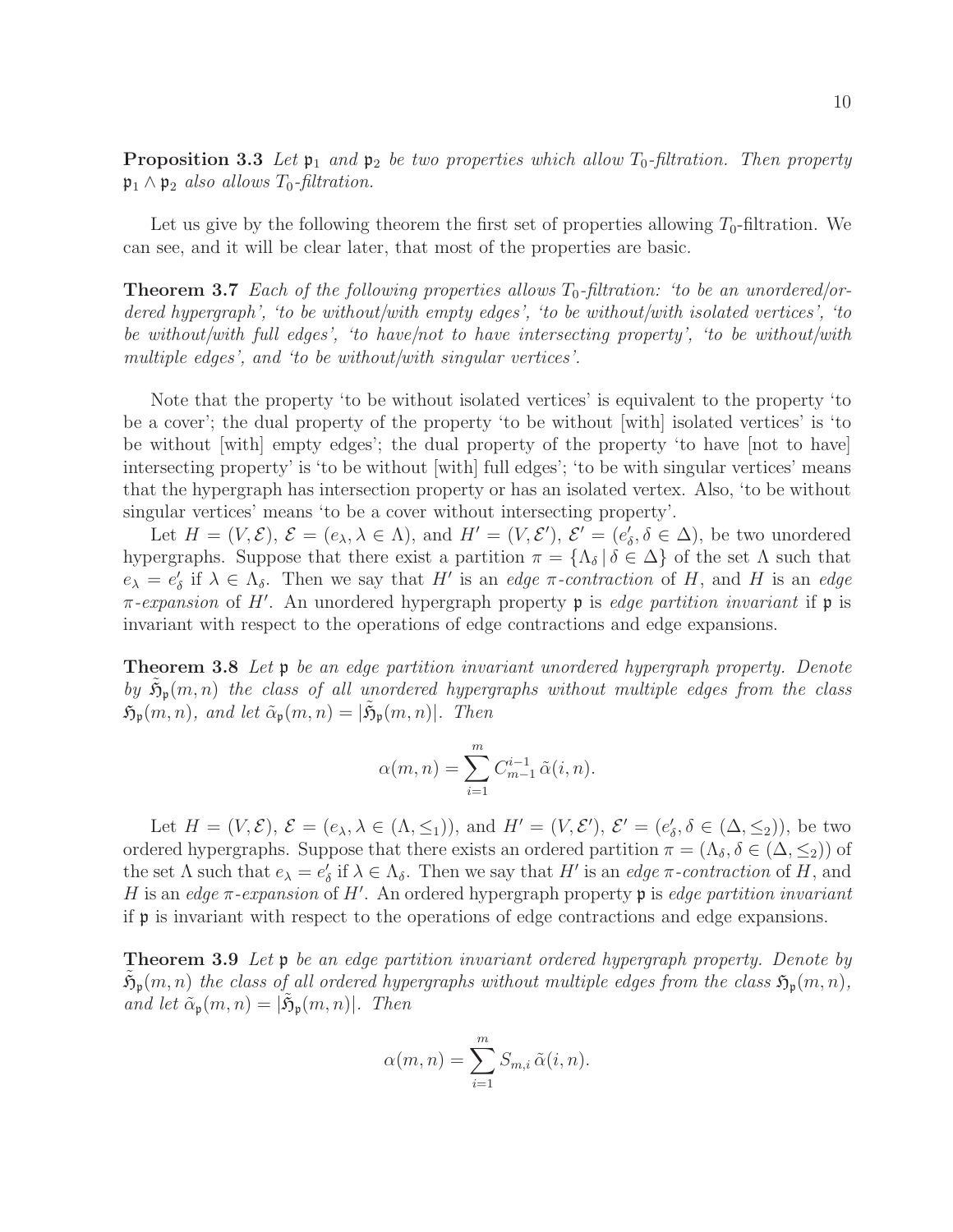If p is an edge partition invariant ordered [unordered] hypergraph property, and the equality from the Theorem [3.9](#page-9-0) [\[3.8\]](#page-9-1) holds, then we say that the  $G_1$ -transformation  $[G'_3]$ *transformation* can be applied on  $\mathfrak{p}$ , and we write  $\mathfrak{H}_{\mathfrak{p}} = G_1(\tilde{\mathfrak{H}}_{\mathfrak{p}})$  [ $\mathfrak{H}_{\mathfrak{p}} = G'_{3}(\tilde{\mathfrak{H}}_{\mathfrak{p}})$ ]. The formulas from Theorems [3.8](#page-9-1) and [3.9](#page-9-0) are easily inverted, and they define the  $G_1^{-1}$ -transformation  $[(G'_{3})^{-1}$ -transformation. At the same time it is necessary to note that Theorems [3.5](#page-8-1) and [3.9](#page-9-0) are identical in principle. It is just that the former concerns vertices, and the latter edges of a hypergraph.

Generally speaking, our goal is to find, for a given ordered [unordered] hypergraph property  $\mathfrak p$ , the number of all ordered [unordered]  $T_0-(m,n)$ - $\mathfrak p$ -hypergraphs. The denotations of the numbers that we are trying to calculate in the context of the problem will always be given by the table of the following type:

|                        | $q_0$                | $q_{1}$               | . | $\mathfrak{q}_k$     |
|------------------------|----------------------|-----------------------|---|----------------------|
| ordered q-hypergraph   | $\alpha_{01}(m,n)$   | $\alpha_{11}(m,n)$    |   | $\alpha_{k1}(m,n)$   |
| without multiple edges | $\alpha_{01}^*(m,n)$ | $\alpha_{11}^*(m, n)$ |   | $\alpha_{k1}^*(m,n)$ |
| ordered q-hypergraph   | $\alpha_{02}(m,n)$   | $\alpha_{12}(m,n)$    |   | $\alpha_{k2}(m,n)$   |
|                        | $\alpha_{02}^*(m,n)$ | $\alpha_{12}^*(m,n)$  |   | $\alpha_{k2}^*(m,n)$ |
| unordered q-hypergraph | $\alpha_{03}(m,n)$   | $\alpha_{13}(m,n)$    |   | $\alpha_{k3}(m,n)$   |
| without multiple edges | $\alpha_{03}^*(m,n)$ | $\alpha_{13}^*(m, n)$ |   | $\alpha_{k3}^*(m,n)$ |
| unordered q-hypergraph | $\alpha_{04}(m,n)$   | $\alpha_{14}(m,n)$    |   | $\alpha_{k4}(m,n)$   |
|                        | $\alpha_{04}^*(m,n)$ | $\alpha_{14}^*(m,n)$  |   | $\alpha_{k4}^*(m,n)$ |

In the table  $\alpha_{ij}(m,n)$   $[\alpha_{ij}^*(m,n)]$  is the number of all hypergraphs [T<sub>0</sub>-hypergraphs] that satisfy the property defined in the j-th row of the first column and the property  $q_i$ . Here we suppose that properties q and  $q_i$ ,  $i \in 0, k$ , have sense for all hypergraphs, both in ordered and in unordered case. In the paper the tables will most often have four columns, that is,  $k = 3$ , and the properties  $\mathfrak{q}_i, i \in 0, 3$ , will be, respectively, the properties 'to be an arbitrary', 'to be without empty edges', 'to be without full edges', and 'to be without empty and full edges'. The table of the above-given type serves only for introducing new notations, and as the first column is completely determined if the property q is given, then the table can be given in a more simplified form:

|                                                                                            |  | the contract of the contract of |                    |
|--------------------------------------------------------------------------------------------|--|---------------------------------|--------------------|
| $\mid$ to be q-hypergraph $\mid \alpha_{01}(m,n) \mid \alpha_{11}(m,n) \mid \ldots \ldots$ |  |                                 | $\alpha_{k1}(m,n)$ |

These tables (both a complete table and its simplified form) are called q-tables. If  $\alpha_{ij}(m, n)$ is a number in the given q-table, then we denote the corresponding class of hypergraphs by  $\mathfrak{H}(\alpha_{ij})$ , and the property (the combination of the corresponding properties) which determines the class  $\mathfrak{H}(\alpha_{ij})$  by  $\mathfrak{p}(\alpha_{ij})$ .

Let us agree that in the case when  $\mathfrak q$  or some of  $\mathfrak q_i$  is the property 'to be arbitrary', the corresponding cell would be left empty. If the properties  $q_i$  are the same for several tables, then we shall "glue" these separate tables into a bigger one. If the appropriate formulas for some of the numbers in the table are not adduced, and they are not direct consequences of the given ones, the corresponding problems are not solved yet.

We usually get the number of unordered [ordered] **p**-hypergraphs without multiple edges from the number of corresponding ordered [unordered] p-hypergraphs without multiple edges by multiplying the latter number by  $1/m!$  [m!]; in that case we say that the  $G_2$ -transformation  $[G_2^{-1}$ -transformation] can be applied on  $\mathfrak{p}$ .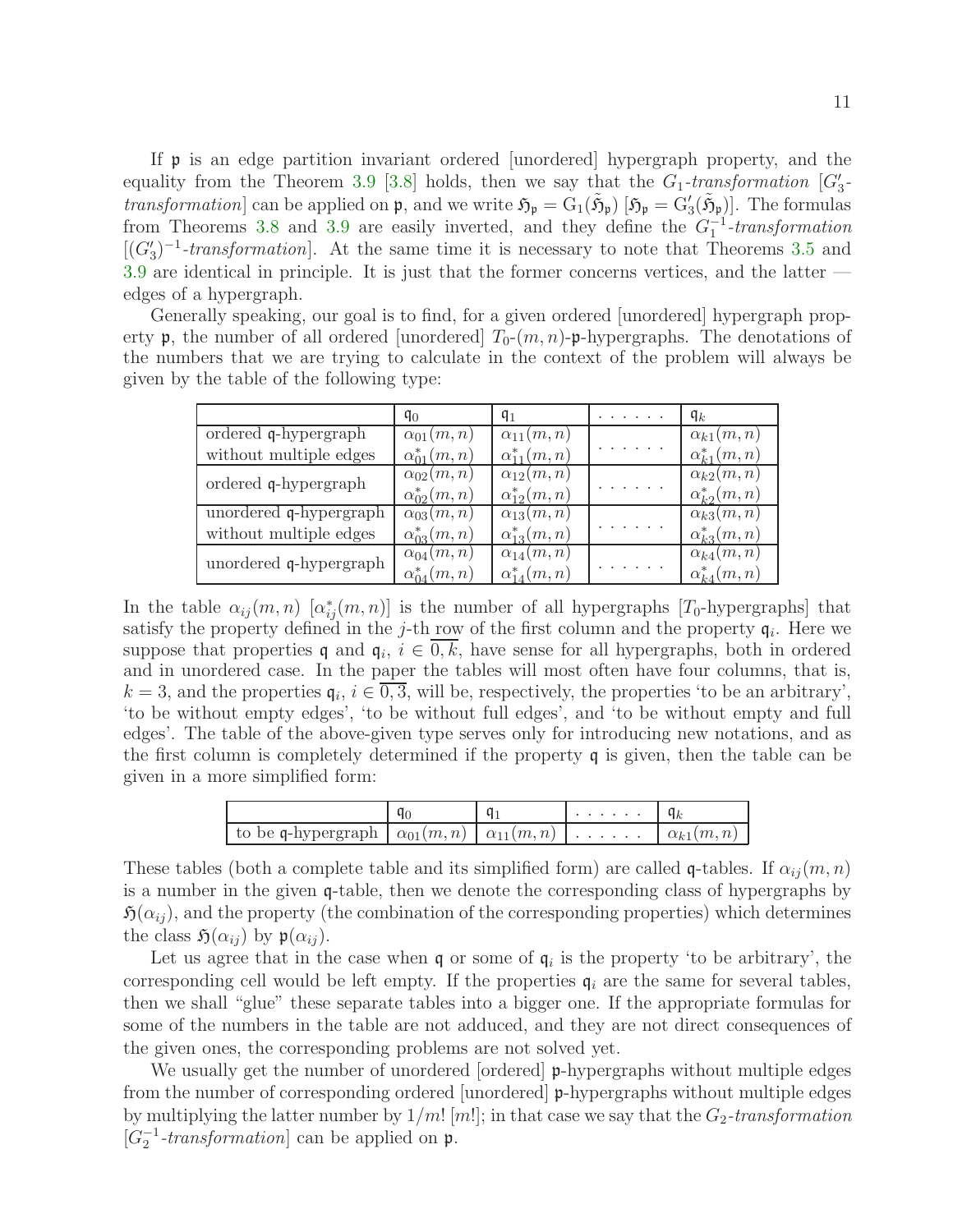If the numbers  $\alpha_{ij}(m, n)$ ,  $i \in \overline{0, n}$ ,  $j \in \overline{2, 4}$ , can be obtained from  $\alpha_{i}(k, l)$  with the help of transformations  $G_1, G_2$  and  $G_3 = G'_3 \circ G_2$  (the transformation  $G_3$  should be understood as consecutive application first of the transformation  $G_2$ , and then of the transformation  $G'_3$ ), then we say that q-table is regular. It is clear that if q-table is regular, then  $T_0$ q-table is also regular. If the properties q and  $q_i$ ,  $i \in 0, k$ , allow  $T_0$ -filtration, then we say that the corresponding q-table is completely regular. If q-table is completely regular, then the transformation  $F_0$  with each of the transformations  $G_i$ ,  $i \in \overline{3}$ , commutates, i.e.,  $F_0 \circ G_i = G_i \circ F_0$  for every  $i \in \overline{3}$ , on every combination of properties which is determined by the given q-table.

As we have already said, our task is to find numbers  $\alpha_{ij}^*(m, n)$ . Let us suppose that the properties q and  $\mathfrak{q}_i$  allow  $T_0$ -filtration. Now if we know  $\alpha_{ij}(m, n)$ , then in order to calculate numbers  $\alpha_{ij}^*(m,n)$  it is sufficient just to use Theorem [3.4.](#page-8-0) So, in that case the problem of finding  $\alpha_{ij}^*(m, n)$  is considered solved if we know  $\alpha_{ij}(m, n)$ . In case when a q-table is completely regular, it follows from the given above considerations that it is sufficient to know the numbers  $\alpha_{i1}(m, n)$ , and if we calculate them, the problem is considered solved.

Let us note that  $\alpha^*_{\mathfrak{p}}(0,n) = 0$  for every  $n \geq 2$ , and  $\alpha^*_{\mathfrak{p}}(0,1) = \alpha_{\mathfrak{p}}(0,1)$ . Hence, in the following we often assume that  $m \geq 1$ .

Let us illustrate all we have stated here with the help of a simple case. Introduce the notations for the following classes of hypergraphs (here 'wo.' stands for 'without'):

|                     |                          | wo. empty edges          | wo. full edges           | wo. empty edges<br>and full edges |
|---------------------|--------------------------|--------------------------|--------------------------|-----------------------------------|
|                     | $\alpha_{01}(m,n)$       | $\alpha_{11}(m,n)$       | $\alpha_{21}(m,n)$       | $\alpha_{31}(m,n)$                |
| no $\cap$ -property | $\bar{\alpha}_{01}(m,n)$ | $\bar{\alpha}_{11}(m,n)$ | $\bar{\alpha}_{21}(m,n)$ | $\bar{\alpha}_{31}(m,n)$          |

Also, introduce the following notations:

$$
\lambda_1(i,j) = [i]_j, \quad \lambda_2(i,j) = i^j, \quad \lambda_3(i,j) = C_i^j, \quad \lambda_4(i,j) = C_{i+j-1}^j
$$
(3)

<span id="page-11-0"></span>for every  $i, j \in \mathbb{N}$ ; here  $[i]_j$  is the falling factorial (see [\[6\]](#page-23-2)). By using Theorem [3.4,](#page-8-0) Theorem [4.1,](#page-12-0) and elementary combinatorics we immediately get the following proposition:

**Proposition 3.4** For every  $j \in \overline{0,3}$  and  $k \in \overline{4}$ ,

$$
\alpha_{jk}(m,n) = \lambda_k(2^n - \left[\frac{j+1}{2}\right], m) \quad \text{and} \quad \alpha_{jk}^*(m,n) = \sum_{i=1}^n s_{n,i} \lambda_k(2^i - \left[\frac{j+1}{2}\right], m),
$$

where  $[x]$  is the floor function.

Now, for example, as, obviously,  $\alpha_{02}^*(m, n) = [2^m]_n$ , then from Proposition [3.4](#page-11-0) we get the well known equality  $\sum_{i=1}^{n} (2^i)^m s_{n,i} = [2^m]_n$ .

As 'no ∩-property'-table is regular, it is sufficient to see that the following statement holds.

**Proposition 3.5** For the numbers  $\bar{\alpha}_{i1}(m, n)$ ,  $i \in \overline{0, 3}$ , and for every  $n \geq 1$ , we have that

$$
\bar{\alpha}_{i1}(m,n) = \alpha_{i1}(m,n) + \sum_{j=1}^{n-1} (-1)^j C_n^j \alpha_{2[i/2],1}(m,n-j)
$$

if  $m > 1$ , and  $\bar{\alpha}_{01}(1, n) = \bar{\alpha}_{21}(1, n) = 1$  and  $\bar{\alpha}_{11}(1, n) = \bar{\alpha}_{31}(1, n) = 0$ .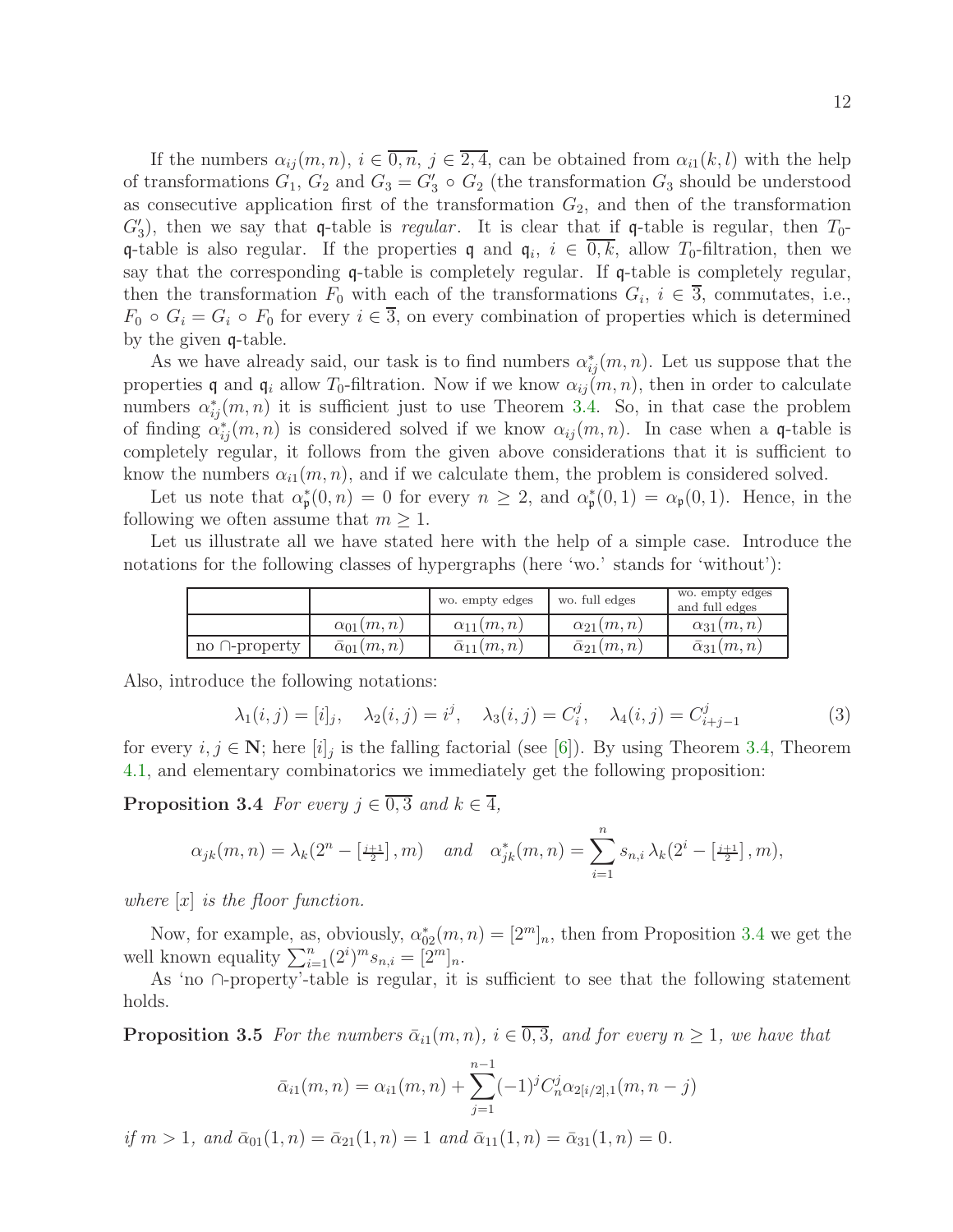Note that the functions  $\bar{\alpha}_{11}(m, n)$  and  $\bar{\alpha}_{21}(m, n)$  are symmetric.

Denote by  $A_{1i}(x, y)$ ,  $i \in 4$ , the exponential generating function for  $\alpha_{1i}(m, n)$ . Then by Theorem [3.8](#page-9-1) and Theorem [3.9,](#page-9-0) using Lah and Stirling transforms [\[7\]](#page-23-3), (see also [\[8\]](#page-23-4)), it is not difficult to show that

$$
A_{11}(x,y) = \sum_{m\geq 0} \sum_{n\geq 0} \alpha_{11}(m,n) \frac{y^m}{m!} \frac{x^n}{n!} = \sum_{m\geq 0} \sum_{n\geq 0} [2^n - 1]_m \frac{y^m}{m!} \frac{x^n}{n!} =
$$
  
\n
$$
= \sum_{n\geq 0} (1+y)^{2^n - 1} \frac{x^n}{n!},
$$
  
\n
$$
A_{12}(x,y) = \sum_{m\geq 0} \sum_{n\geq 0} \alpha_{12}(m,n) \frac{y^m}{m!} \frac{x^n}{n!} = A_{11}(x,e^y - 1) = \sum_{n\geq 0} e^{(2^n - 1)y} \frac{x^n}{n!},
$$
  
\n
$$
A_{13}(x,y) = \sum_{m\geq 0} \sum_{n\geq 0} \alpha_{13}(m,n) y^m \frac{x^n}{n!} = A_{11}(x,y) = \frac{1}{1+y} \cdot \sum_{n\geq 0} e^{2^n x} \frac{(\ln(1+y))^n}{n!},
$$
  
\n
$$
A_{14}(x,y) = \sum_{m\geq 0} \sum_{n\geq 0} \alpha_{14}(m,n) y^m \frac{x^n}{n!} = A_{11}(x, \frac{y}{1-y}) = \sum_{n\geq 0} (1-y)^{-2^n+1} \frac{x^n}{n!} =
$$
  
\n
$$
= (1-y) \cdot \sum_{n\geq 0} e^{2^n x} \frac{(-\ln(1-y))^n}{n!}.
$$

# 4 Covers,  $k_{\leq}$ -dimensional and k-uniform hypergraphs

A cover H is a k<sub> $lt$ </sub>-cover [k-cover],  $k \in \mathbb{N}$ , if for every vertex there are no more than k [exactly  $k$ ] edges containing it. Note again that the property 'to be without singular point' is equivalent to the property 'to be cover with no ∩-property'. The dual property of the property 'to be an ordered  $k_{\leq}$ -cover [k-cover]' is 'to be a  $k_{\leq}$ -dimensional hypergraph without empty edges [a k-uniform hypergraph]'. Introduce the following notation:

|                              |                         | wo. empty edges                 | wo. full edges                  | wo. empty edges<br>and full edges |
|------------------------------|-------------------------|---------------------------------|---------------------------------|-----------------------------------|
| cover                        | $\beta_{01}(m,n)$       | $\beta_{11}(m,n)$               | $\beta_{21}(m,n)$               | $\beta_{31}(m,n)$                 |
| $k$ -cover                   | $\beta_{01}(m,n,k)$     | $\beta_{11}(m,n,k)$             | $\beta_{21}(m,n,k)$             | $\beta_{31}(m,n,k)$               |
| $k_{\leq}$ -cover            | $\bar\beta_{01}(m,n,k)$ | $\bar{\bar{\beta}}_{11}(m,n,k)$ | $\bar{\bar{\beta}}_{21}(m,n,k)$ | $\bar{\beta}_{31}(m,n,k)$         |
| without singular<br>vertices | $\beta_{41}(m,n)$       | $\beta_{51}(m,n)$               | $\beta_{61}(m,n)$               | $\beta_{71}(m,n)$                 |

A cover  $[k_\leq$ -cover]  $H = (V, \mathcal{E}), \mathcal{E} = (e_\lambda, \lambda \in \Lambda)$ , is a minimal cover [minimal k<sub> $\leq$ </sub>-cover] if for every  $\lambda \in \Lambda$  the subhypergraph  $H[V, \Lambda \setminus {\lambda}]$  is not a cover. A minimal cover [minimal  $k_{\leq}$ -cover] H never contains an empty edge and multiple edges, and if  $|\mathcal{E}H| > 1$ , it never contains a full edge either (if  $|\mathcal{E}H| = 1$ , a cover contains only one full edge, and it is minimal). Denote by  $\mu_{01}(m,n)$   $[\bar{\mu}_{01}(m,n,k)]$  the number of all minimal covers [minimal  $k_{\leq}$ -covers], and by  $\mu_{41}(m, n)$  the number of all minimal covers without ∩-property.

<span id="page-12-0"></span>It is also possible to speak about minimal 1-covers, but it is easy to see that the number of such ordered  $(m, n)$ -hypergraphs is  $S_{n,m}$ , and the number of ordered minimal  $T_0$ -1-covers having m edges and n vertices is m! if  $m = n$ , and 0 if  $m \neq n$ .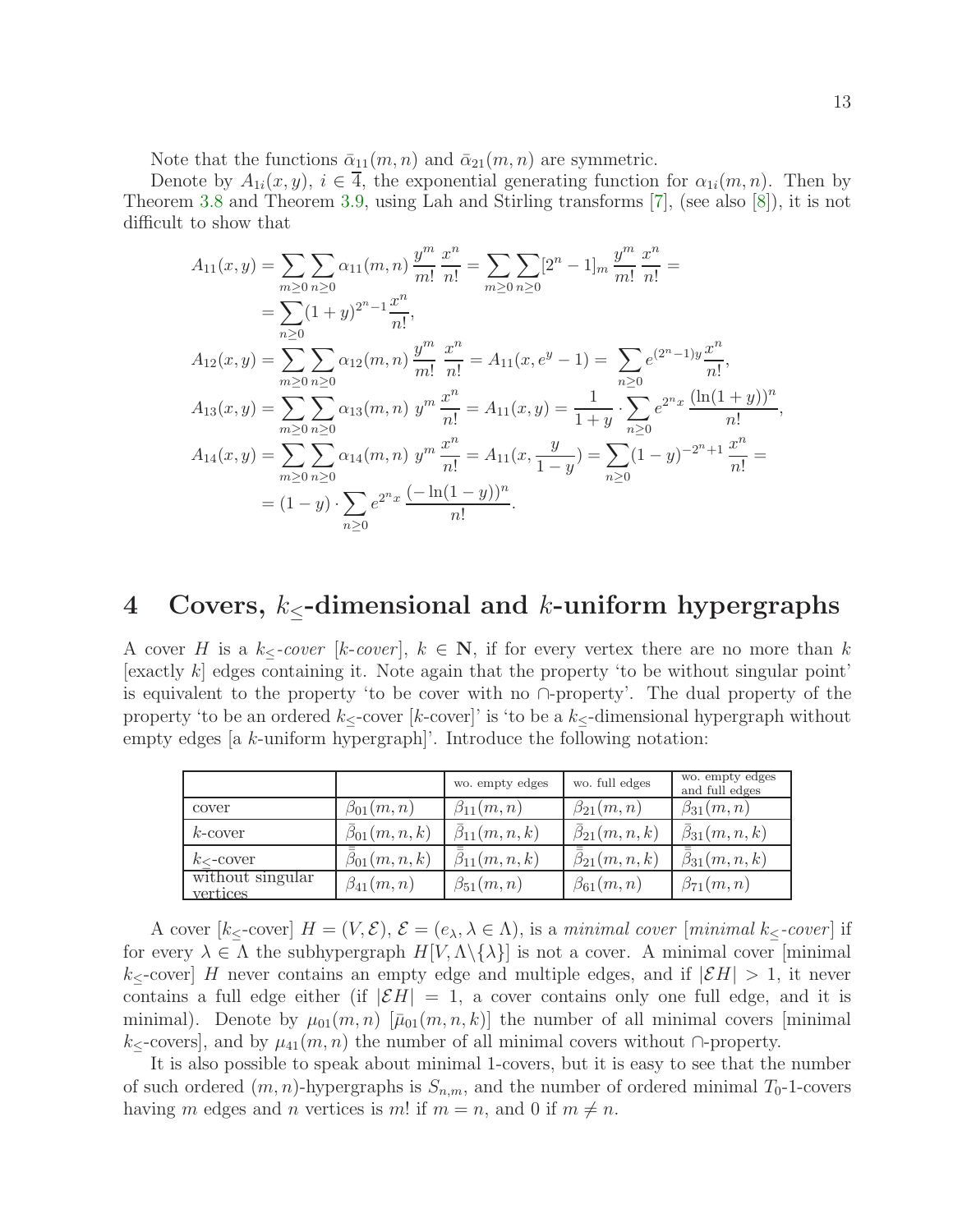**Theorem 4.1** Each of the following properties allows  $T_0$ -filtration: 'to be a cover', 'to be a k-cover', 'to be a k<sub>≤</sub>-cover', 'to be a minimal cover', 'to be a minimal k<sub>≤</sub>-cover'.

By using Theorems [4.1,](#page-12-0) [3.4](#page-8-0) and [3.5](#page-8-1) we have that all properties introduced by the above table and all the above introduced minimal properties allow  $T_0$ -filtration. Let us recall that a cover without full edges is a proper cover.



<span id="page-13-1"></span>Figure 1:

The relations between some of the introduced classes of ordered classes, when  $m \geq 2$ , are given by Fig. [1.](#page-13-1) The numbers introduced by the table are in some sense basic. For example, if we know them, we are able to enumerate every constituent of the classes corresponding to these numbers.

Note that  $\bar{\bar{\beta}}_{ij}(m,n,1) = \bar{\beta}_{ij}(m,n,1)$  for every  $i \in \overline{0,3}$  and  $j \in \overline{4}$ ,  $\bar{\beta}_{01}(m,n,1) =$  $\bar{\beta}_{02}(m,n,1), \ \bar{\beta}_{03}(m,n,1) = \bar{\beta}_{04}(m,n,1), \ \bar{\beta}_{11}(m,n,1) = \bar{\beta}_{31}(m,n,1) = S_{n,m}, \text{ and, also,}$  $\beta_{01}(m,n) = (2^m - 1)^n$ . Also note that 'wo. singular vertices'-table is completely standard, and holds

**Proposition 4.1** For the numbers  $\beta_{i1}(m, n)$ ,  $i \in \overline{4, 7}$ , and for every  $n \geq 1$ , we have that

$$
\beta_{i1}(m,n) = \bar{\alpha}_{i1}(m,n) + \sum_{j=1}^{n-1} (-1)^j C_n^j \bar{\alpha}_{\nu(i),1}(m,n-j)
$$

if  $m > 1$ , and  $\beta_{i1}(1, n) = 0$ ; here  $\nu(i) = 0$  if i is an even integer, and  $\nu(i) = 1$  if i is an odd one.

Note that the function  $\beta_{31}$  is symmetric. Also note that simpler formulas are possible, for example,

$$
\beta_{41}(m,n) = \sum_{i=0}^{n} (-1)^{i} C_{n}^{i} 2^{i} [n-i]_{m}.
$$

<span id="page-13-0"></span>Let  $H = (V, \mathcal{E})$  be a hypergraph, and let  $V_0(H)$  be the set of all isolated vertices of H. Denote by  $(H)_0$  the induced subhypergraph  $H[V \setminus V_0(H)]$ . Let p be a hypergraph property. We say that the property **p** is  $\emptyset$ -stable if for every hypergraph H it holds that  $H \in \mathfrak{H}_{\mathfrak{p}}$  iff  $(H)$ <sub>0</sub>  $\in \mathfrak{H}_{\mathfrak{p}}$ , i.e., iff  $\mathfrak{p}$  is invariant with respect to the operations of adding and cancelling isolated vertices.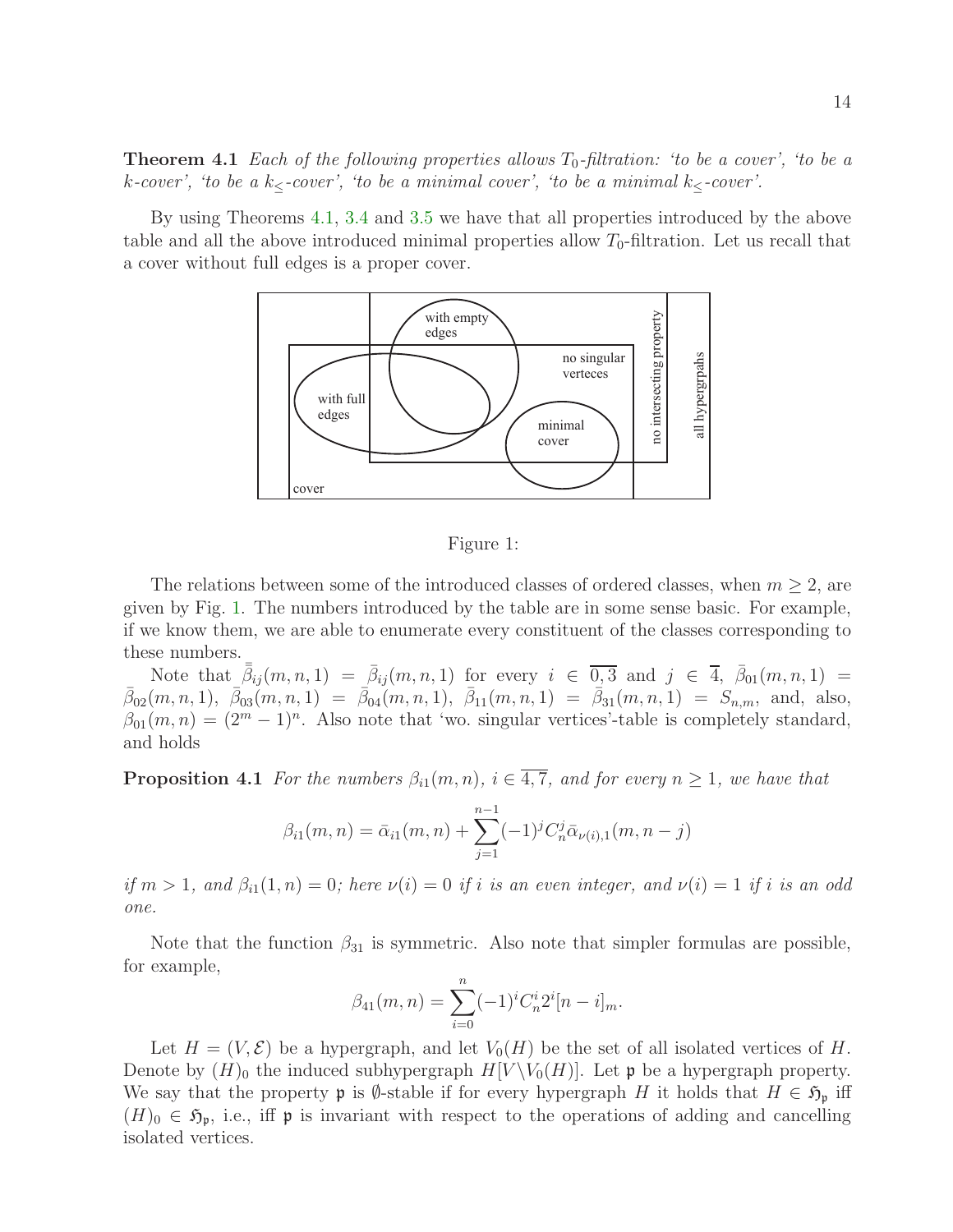<span id="page-14-0"></span>**Theorem 4.2** Let  $\mathfrak p$  be a  $\emptyset$ -stable property that allows  $T_0$ -filtration, and let  $\alpha_{\mathfrak p}(m,n)$  be the number of all  $(m, n)$ -hypergraphs having property  $\mathfrak p$ . Then the number of all  $T_0$ -covers having property p is

<span id="page-14-1"></span>
$$
\beta_{\mathfrak{p}}^*(m,n) = \sum_{i=1}^{n+1} s_{n+1,i} \alpha_{\mathfrak{p}}(m,i-1).
$$
 (4)

*Proof.* Denote by  $\mathfrak{p}'$  the following hypergraph property: a hypergraph H belongs to  $\mathfrak{H}_{\mathfrak{p}'}$ if  $H \in \mathfrak{H}_{\mathfrak{p}}$  and  $VH[1]$  is an isolated vertex. The property  $\mathfrak{p}'$  allows  $T_0$ -filtration. Denote by  $\gamma_{\mathfrak{p}}(m,n)$  the number of all hypergraphs from the set  $\mathfrak{H}_{\mathfrak{p}'}(m,n)$ . It is clear that  $\gamma_{\mathfrak{p}}(m,n)$  $\alpha_{p}(m, n-1)$ . By using Theorem [3.4](#page-8-0) we get

$$
\gamma_{\mathfrak{p}}^*(m, n) = \sum_{i=1}^n s_{n,i} \, \gamma_{\mathfrak{p}}(m, i) = \sum_{i=1}^n s_{n,i} \, \alpha_{\mathfrak{p}}(m, i-1). \tag{5}
$$

As a  $T_0$ -hypergraph has one isolated vertex at most, we have that

<span id="page-14-2"></span>
$$
\gamma_{\mathfrak{p}}^*(m, n) = \beta_{\mathfrak{p}}^*(m, n-1) \qquad \text{for every} \quad n \ge 2. \tag{6}
$$

Now formula [\(4\)](#page-14-0) follows from [\(5\)](#page-14-1) and [\(6\)](#page-14-2).  $\square$ 

It is easy to see that the properties 'to be a hypergraph' and 'to be a hypergraph without empty edges' are  $\emptyset$ -stable, and the properties 'to be a hypergraph without full edges' and 'to be a hypergraph without empty and full edges' are not ∅-stable. Therefore, by using Theorem [4.2](#page-13-0) we get the first two formulas of the next proposition.

**Proposition 4.2** For the numbers  $\beta_{j1}^*(m,n)$ ,  $j \in \overline{0,3}$ , we get the following formulas:

$$
\beta_{01}^*(m,n) = \sum_{i=1}^{n+1} [2^{i-1}]_m s_{n+1,i}, \quad \beta_{21}^*(m,n) = \beta_{01}^*(m,n) - m\alpha_{21}^*(m-1,n),
$$
  

$$
\beta_{11}^*(m,n) = \sum_{i=1}^{n+1} [2^{i-1} - 1]_m s_{n+1,i}, \quad \beta_{31}^*(m,n) = \beta_{11}^*(m,n) - m\alpha_{31}^*(m-1,n).
$$

Note that the functions  $\beta_{11}^*(m, n)$  and  $\beta_{21}^*(m, n)$  are symmetric. Also note that

$$
\beta_{02}^*(m, n) = \sum_{i=1}^{n+1} 2^{m(i-1)} s_{n+1,i} = [2^m - 1]_n.
$$

Let us give some further relations between the introduced classes. Note that 'minimal cover'-table and 'minimal cover without intersecting property'-table are regular.

Proposition 4.3 For minimal covers we get

$$
\mu_{01}(m,n) = \sum_{i=m}^{n} C_n^i S_{i,m} m! (2^m - m - 1)^{n-i}
$$

if  $n > m$ , and  $\mu_{01}(m, n) = 0$  if  $m > n$ .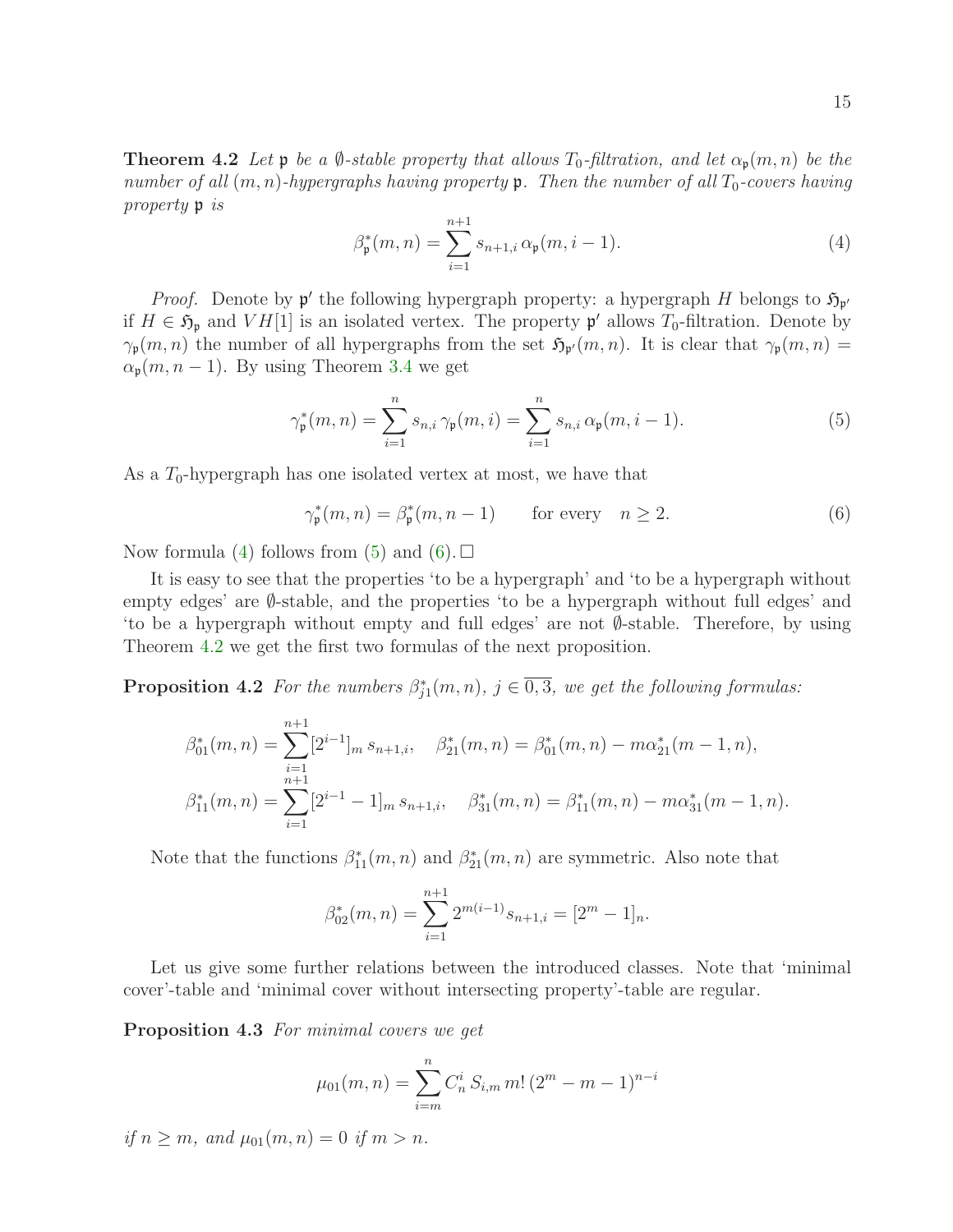Using Theorem [3.4](#page-8-0) we can obtain the formula for the number  $\mu_{01}^*(m, n)$ , which can be transformed into the form

$$
\mu_{01}^*(m, n) = n! C_{2^m - m - 1}^{n - m}.
$$

Without applying Theorem [3.4](#page-8-0) the latter formula can be proved in the following way. An ordered  $T_0$ - $(m, n)$ -hypergraph H is a minimal cover iff there exists  $V' \subseteq HV$ ,  $|V'| = m$ , such that  $H[V']$  is a 1-cover, and in  $H[VH\setminus V']$  every vertex is covered by at least two edges. So if an *n*-set is fixed, and we want to construct an ordered minimal  $T_0$ - $(m, n)$ -cover H on it, we have  $m! C_n^m$  possibilities for  $H[V']$ , and  $[2^m - m - 1]_{n-m}$  possibilities for  $H[VH \backslash V']$ . Therefore we get

$$
\mu_{01}^*(m,n) = m! C_n^m [2^m - m - 1]_{n-m} = n! C_{2^m - m - 1}^{n-m}.
$$

Proposition 4.4 It holds that

$$
\mu_{41}(m,n) = \sum_{i=0}^{n-1} (-1)^i C_n^i \mu_{01}(m,n-i)
$$

if  $n \geq m$  and  $m > 1$ , and  $\mu_{41}(m, n) = 0$  if either  $n < m$  or  $m = 1$ .

Note that for every  $k \geq n$ ,  $\bar{\mu}_{01}(m, n, k) = \mu_{01}(m, n)$  and  $\bar{\mu}_{41}(m, n, k) = \mu_{41}(m, n)$ .

Now consider the problem of finding the numbers  $\delta_{ij}(m, n, k)$ , where  $i \in \overline{0, 3}$ ,  $j \in \overline{1, 4}$ , and δ stands for  $\bar{\beta}$ ,  $\bar{\bar{\beta}}$ <sup>\*</sup>, or  $\bar{\bar{\beta}}$ <sup>\*</sup>. Let us give an example, considering the problem of enumeration of all unordered  $T_0$ - $(m, n)$ -hypergraphs without multiple edges and without empty edges that are 2-covers [2≤-covers], i.e., considering the problem of finding the number  $\bar{\beta}_{13}^*(m, n, 2)$  (see [\[1\]](#page-22-0))  $[\bar{\bar{\beta}}^*_{13}(m,n,2)].$ 

**Example 4.1.** Note that the dual property of the property 'to be an ordered  $T_0$ -2-cover without multiple edges' is the property 'to be an ordered 2-uniform hypergraph without multiple edges, without any 2-components, and without any isolated vertex'. Let us find the number  $\bar{\theta}_{03}^{\circ}(m,n)$  of all unordered 2-uniform  $(m,n)$ -hypergraphs without multiple edges, and without 2-components, i.e., graphs with  $m$  edges and  $n$  vertices, and without any 2components.

The number of all graphs with *n* vertices and *m* edges is  $C_{C_n^2}^m$ . The maximum number of 2-components is, obviously,  $\min\{[n/2], m\}$ . The number of all graphs having the given k 2-components is  $C_{C_{n-2k}}^{m-k}$ . Disjoint k 2-components can be chosen in  $[C_n^{2k}(2k)!]/[(2!)^k k!] =$  $[n]_{2k}/[(2!)^k k!]$  ways. Thus, by using the formula of inclusion and exclusion we get the formula

$$
\bar{\theta}_{03}^{\circ}(m,n) = \sum_{k=0}^{\min\{[n/2],m\}} (-1)^k \frac{[n]_{2k}}{(2!)^k k!} C_{C_{n-2k}^2}^{m-k}.
$$

Similarly, for the number  $\bar{\bar{\theta}}_{03}^{\circ}(m,n)$  of all unordered 2<sub>≤</sub>-dimensional  $(m,n)$ -hypergraphs without multiple edges, and without 2-components, i.e., graphs which have  $m$  edges (among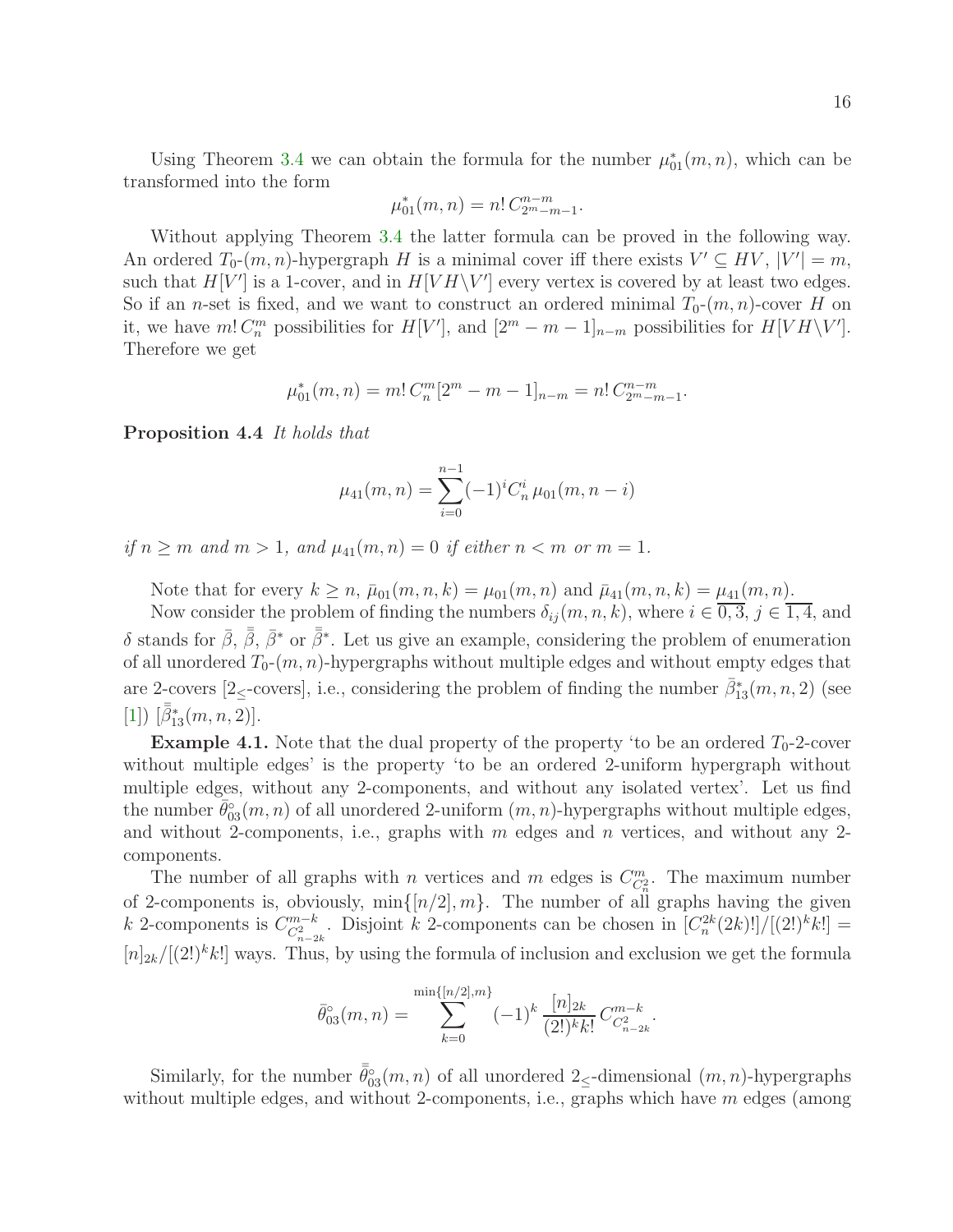

Figure 2:

them there can be even loops) and  $n$  vertices, and which do not have any 2-components, we have the following formula:

$$
\bar{\theta}_{03}^{\circ}(m,n) = \sum_{k=0}^{\min\{[n/2],m\}} (-1)^k \frac{[n]_{2k}}{(2!)^k k!} C_{C_{n-2k}^1 + C_{n-2k}^2}^{m-k}
$$

.

The generative function for  $\bar{\theta}_{03}^{\circ}(m,n)$  and  $\bar{\bar{\theta}}_{03}^{\circ}(m,n)$  can be found in [\[3\]](#page-22-2).

Denote by  $\bar{\theta}_{13}^{\circ}(m,n)$   $[\bar{\theta}_{13}^{\circ}(m,n)]$  the number of all unordered 2-uniform  $[2]$  -dimensional  $(m, n)$ -covers without multiple edges [without multiple edges, without empty edges], without 2-components, and without isolated vertices. Then we have

$$
\bar{\theta}_{13}^{\circ}(m,n) = \sum_{i=0}^{n} (-1)^{i} C_{n}^{i} \bar{\theta}_{03}^{\circ}(m,n-i), \quad \bar{\bar{\theta}}_{13}^{\circ}(m,n) = \sum_{i=0}^{n} (-1)^{i} C_{n}^{i} \bar{\bar{\theta}}_{03}^{\circ}(m,n-i),
$$

and we get

$$
\bar{\beta}_{13}^*(m, n, 2) = \frac{n!}{m!} \bar{\theta}_{13}^{\circ}(n, m), \quad \bar{\bar{\beta}}_{13}^*(m, n, 2) = \frac{n!}{m!} \bar{\bar{\theta}}_{13}^{\circ}(n, m). \Box
$$

Let  $\delta$  replace here one of the letters  $\bar{\beta}$ ,  $\bar{\beta}$ ,  $\bar{\beta}^*$  and  $\bar{\bar{\beta}}^*$ . It is not difficult to see that for every  $j \in \overline{4}$  we can calculate all the numbers  $\delta_{ij}(m, n, k)$ ,  $i \in \overline{3}$ , if we know the number  $\delta_{0j}(m, n, k)$ . We immediately obtain the number  $\delta_{03}(m, n, k)$  from the number  $\delta_{01}(m, n, k)$ , and the numbers  $\delta_{01}(m, n, k)$  and  $\delta_{02}(m, n, k)$  can be obtained by considering the corresponding dual properties. Because of that we introduce the following notation:

|                                     |                            | cover                                                | minimal cover        |
|-------------------------------------|----------------------------|------------------------------------------------------|----------------------|
| $k$ -uniform                        | $\theta_{01}(m,n,k)$       | $\theta_{11}(m,n,k)$                                 | $\theta_{21}(m,n,k)$ |
| $k$ – dim. wo. empty edges          | $\theta_{01}(m,n,k)$       | $\theta_{11}(m,n,k)$                                 | $\theta_{21}(m,n,k)$ |
| k-uniform and $\neg \cap$ -property | $\theta_{31}(m,n,k)$       | $\theta_{41}(m,n,k)$                                 | $\theta_{51}(m,n,k)$ |
| $k_{\leq}$ -dim. wo. empty edges    | $\bar{\theta}_{31}(m,n,k)$ | $\theta_{51}(m,n,k)$ $\overline{\theta}_{51}(m,n,k)$ |                      |
| and $\neg$ -property                |                            |                                                      |                      |

Note that the property 'to be a  $k_{\leq}$ -dimensional hypergraph' does not satisfy the conditions from Theorem [3.4](#page-8-0) and Theorem [3.5.](#page-8-1) Really, the formula from Theorem [3.4](#page-8-0) does not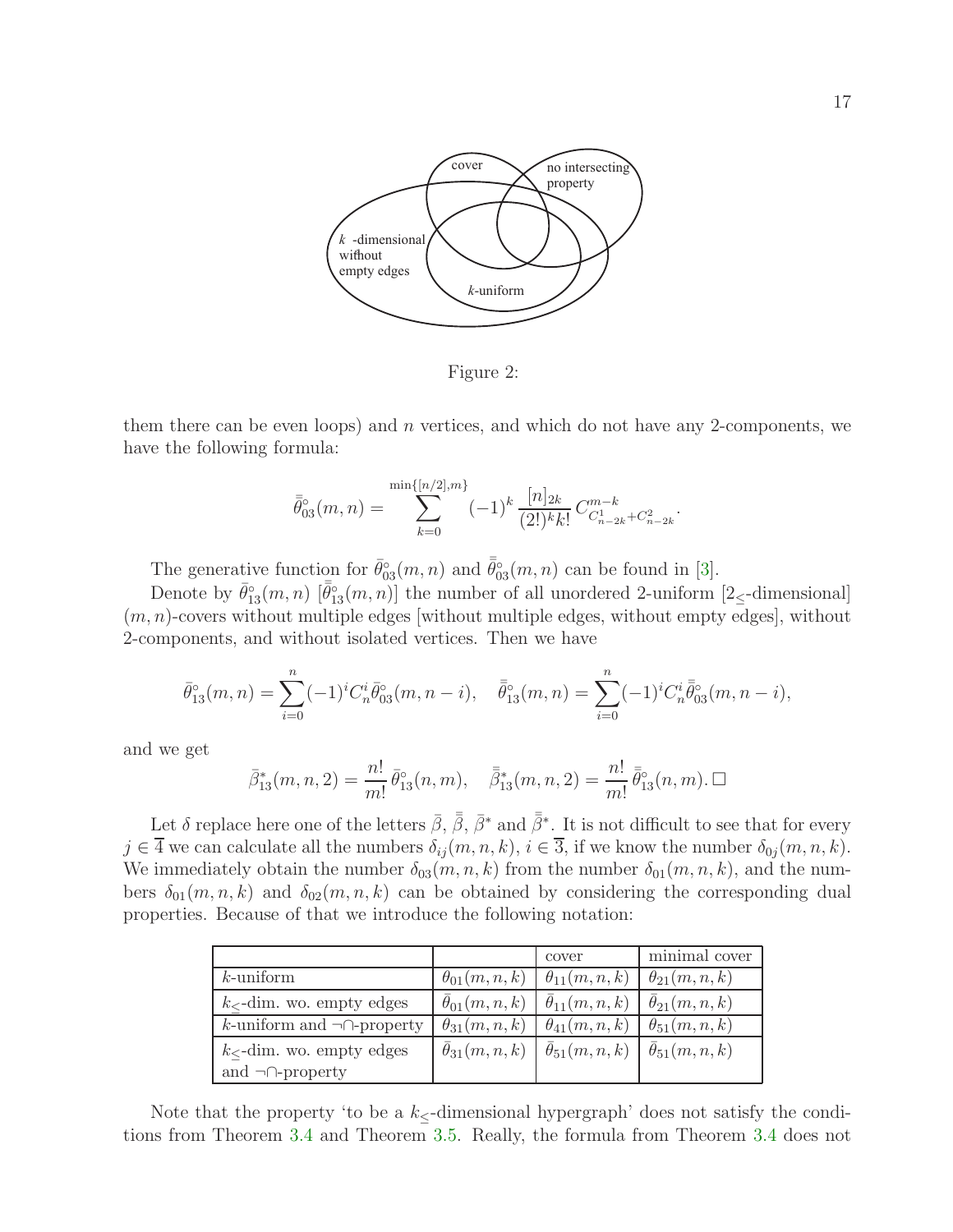give the number of all  $T_0-k_{\leq}$ -hypergraphs. This also holds for the class of all k-dimensional hypergraphs and the class of all k-uniform hypergraphs. But it is not difficult to see that

$$
\theta_{01}(m, n, k) = [C_n^k]_m, \quad \theta_{11}(m, n, k) = \sum_{i=0}^{n-k} (-1)^i C_n^i [C_{n-i}^k]_m,
$$

and for every  $j \in \overline{0,2}$ ,

$$
\theta_{3+j,1}(m,n,k) = \sum_{i=0}^{k-1} (-1)^i C_n^i \theta_{j1}(m,n-i,k-i)
$$

if  $m > 1$ , and  $\theta_{3+j,1}(1, n, k) = 0$ . Also,

$$
\bar{\theta}_{01}(m,n,k) = [\bar{C}_n^k]_m, \quad \bar{\theta}_{11}(m,n,k) = \sum_{i=0}^{n-1} (-1)^i C_n^i [\bar{C}_{n-i}^k]_m;
$$

here  $\bar{C}^s_t = \sum^s$  $i=1$  $C_t^i$ . Introduce the numbers

$$
\theta'_{01}(m,n,k) = [C_n^k + 1]_m, \quad \theta'_{11}(m,n,k) = \sum_{i=0}^{n-k} (-1)^i C_n^i [C_{n-i}^k + 1]_m,
$$

Then we get for every  $j \in \overline{0,1}$ ,

$$
\bar{\theta}_{3+j,1}(m,n,k) = \bar{\theta}_{j1}(m,n,k) + \sum_{i=1}^{k-1} (-1)^i C_n^i \bar{\theta}'_{j1}(m,n-i,k-i)
$$

if  $m > 1$ , and  $\theta_{3+j,1}(1, n, k) = 0$ . Also we get

$$
\bar{\theta}_{51}(m,n,k) = \sum_{i=0}^{k-1} (-1)^i C_n^i \bar{\theta}_{21}(m,n-i,k-i).
$$

The problem of finding the number  $\theta_{21}(m,n,k)$  (and  $\theta_{51}(m,n,k)$ ) is unsolved yet. But we have the following formulas:

$$
\delta_{ij}^*(m, n+1, k) = \delta_{i-1,j}^*(m, n+1, k) - (n+1) \delta_{1i}^*(m, n, k), \quad i = 1, 4; j \in \overline{4},
$$

where  $\delta$  stands here for  $\theta$  or  $\bar{\theta}$ , with help of which we pass from the numbers of the second column to the numbers of the first column of the given table. From the numbers of the third column to the numbers of the second column of the given table we pass with help of the following formulas:

$$
\theta_{i1}^*(m, n, k) = [n]_m \theta_{i-1,2}^*(m, n-m, k-1), \quad i = 2, 5,
$$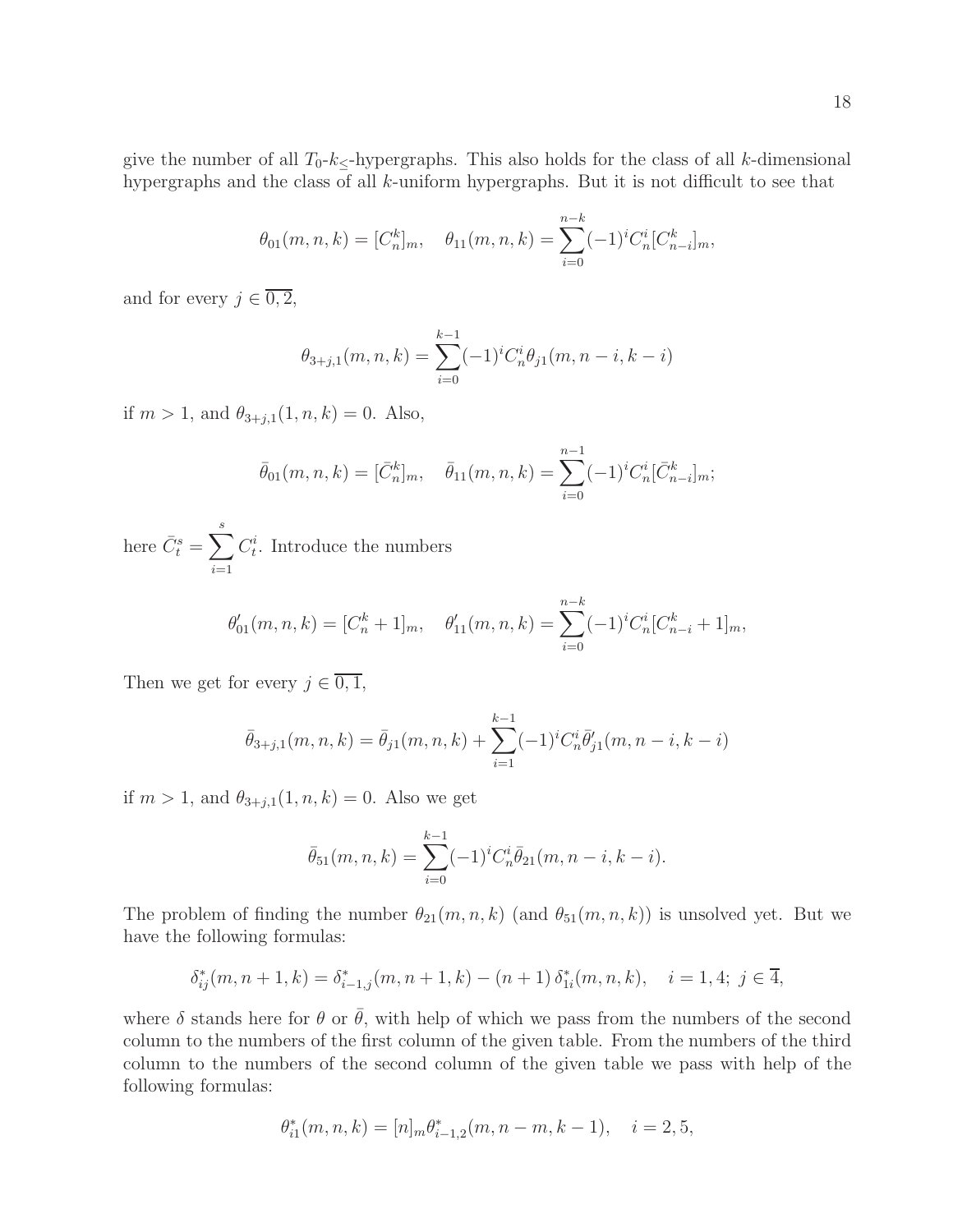and

$$
\bar{\theta}_{i1}^*(m, n, k) = [n]_m \sum_{j=1}^m C_m^j \bar{\theta}_{i-1,2}^*(j, n-m, k-1), \quad i = 2, 5
$$

(it is clear that  $m \leq n$ ). Finally, we have the formulas

$$
\delta_{3i}^*(m, n+1, k) = \delta_{0i}^*(m, n+1, k) - (n+1) \delta_{3i}^*(m, n, k), \quad i \in \overline{4};
$$

here  $\delta$  stands for  $\theta$  or  $\bar{\theta}$ . Therefore, the problem of finding the numbers  $\theta_{ij}^*(m, n, k)$  and  $\bar{\theta}_{ij}^*(m,n,k)$ , that are defined by the above given table, can be reduced to the same problem for the numbers  $\theta_{0s}^*(m,n,k)$ ,  $s \in \overline{4}$ , and  $\bar{\theta}_{0s}^*(m,n,k)$ ,  $s \in \overline{4}$ , and in order to find the latter numbers we have to make use of the formula from Theorem [3.2.](#page-6-0)

Let  $\alpha = (\alpha_1, \ldots, \alpha_n)$  and  $\beta = (\beta_1, \ldots, \beta_n)$  be arbitrary *n*-tuples. We write  $\beta \leq \alpha$ , if  $\beta_i \leq \alpha_i$  for every  $i \in \overline{n}$ .

Take a partition  $\pi = \{V_1, \ldots, V_i\} \in \Pi(n)$  of the *n*-set  $W_n$ , and fix a k,  $k < n$ . Denote by  $\nu(\pi, k)$  the number of all k-sets  $V \subseteq W_n$  which can be represented in the form  $V =$  $V_{t_1} \cup \cdots \cup V_{t_j}$  for some  $1 \leq t_1 < \cdots < t_j \leq i$ . Let  $\alpha = (\alpha_1, \ldots, \alpha_n)$  be a partition type, and let  $\pi \in \Pi(\alpha_1, \ldots, \alpha_n)$ . Then it is easy to get

$$
\nu(\pi, k) = \nu(\alpha, k) = \sum_{\beta = (\beta_1, \dots, \beta_n), \sigma(\beta) = k, \beta \leq \alpha} C_{\alpha_1}^{\beta_1} \cdot \dots \cdot C_{\alpha_n}^{\beta_n}.
$$

Now by using Theorem [3.2](#page-6-0) we obtain the following theorem.

**Theorem 4.3** For every  $i \in \overline{4}$ ,

$$
\theta_{0i}^*(m,n,k) = \sum_{\alpha = (\alpha_1,\dots,\alpha_n), \sigma(\alpha)=n} (-1)^{n-\alpha_1-\dots-\alpha_n} c(\alpha) \lambda_i(\nu(\alpha,k),m).
$$

Also, if we introduce the number

$$
\nu_{\leq}(\alpha, k) = \sum_{\beta = (\beta_1, \dots, \beta_n), 0 < \sigma(\beta) \leq k, \, \beta \leq \alpha} C_{\alpha_1}^{\beta_1} \cdot \dots \cdot C_{\alpha_n}^{\beta_n},
$$

we get

**Theorem 4.4** For every  $i \in \overline{4}$ ,

$$
\bar{\theta}_{0i}^*(m,n,k) = \sum_{\alpha = (\alpha_1,\dots,\alpha_n), \sigma(\alpha)=n} (-1)^{n-\alpha_1-\dots-\alpha_n} c(\alpha) \lambda_i(\nu_{\leq}(\alpha,k),m).
$$

Note that any of the transformations  $G_i$ ,  $i \in \overline{3}$ , can be applied on  $\mathfrak{p}(\theta_{01}^*)$  and  $\mathfrak{p}(\bar{\theta}_{01}^*)$ , and by using them the corresponding formulas for the numbers  $\theta_{0i}^*$  and  $\bar{\theta}_{0i}^*, i \in \overline{2,4}$  can be obtained from the above formulas for the numbers  $\theta_{01}^*$  and  $\bar{\theta}_{01}^*$ . So obtained formulas would be equivalent to the formulas given by the above two theorems.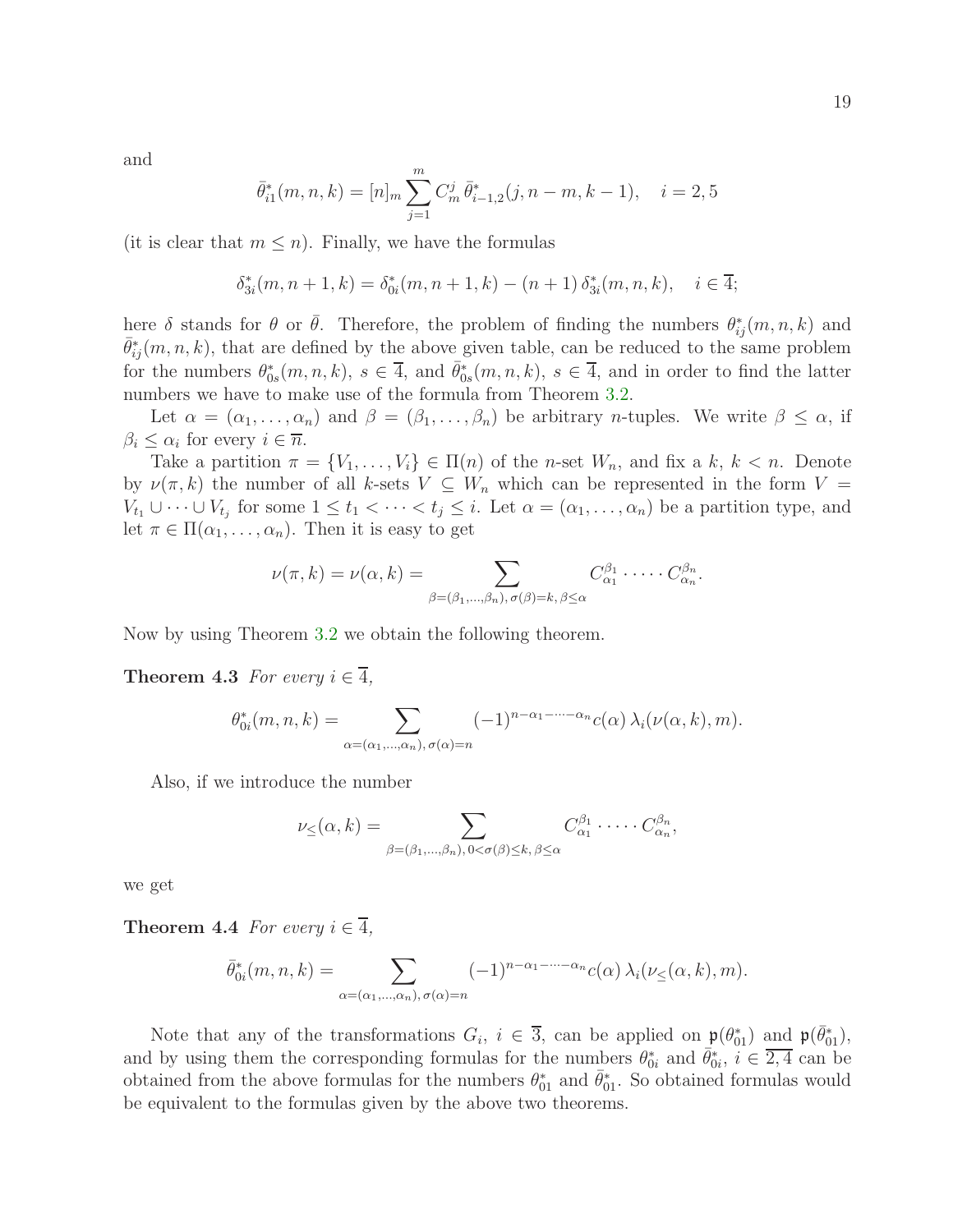## 5 Connected hypergraphs

<span id="page-19-0"></span>Let us begin with the following theorem:

**Theorem 5.1** The property 'to be connected' allows  $T_0$ -filtration.

It is easy to see that the property 'to be a connected k-uniform  $[k<$ -uniform] hypergraph' does not allow  $T_0$ -filtration. Also note that any connected hypergraph is a cover. Obviously, the opposite does not hold. However, any cover with intersecting property is connected. Introduce the notations:

|                                                        |                            | wo. empty edges            | wo. full edges     | wo. full edges and<br>wo. empty edges |
|--------------------------------------------------------|----------------------------|----------------------------|--------------------|---------------------------------------|
| connected                                              | $\omega_{01}(m,n)$         | $\omega_{11}(m,n)$         | $\omega_{21}(m,n)$ | $\omega_{31}(m,n)$                    |
| connected $k$ -uniform                                 | $\bar{\omega}_{01}(m,n,k)$ |                            |                    |                                       |
| connected $k_{\leq}$ -dim.                             | $\bar{\omega}_{01}(m,n,k)$ | $\bar{\omega}_{11}(m,n,k)$ |                    |                                       |
| connected without<br>$\cap$ -property                  | $\omega_{41}(m,n)$         | $\omega_{51}(m,n)$         | $\omega_{61}(m,n)$ | $\omega_{71}(m,n)$                    |
| connected $k$ -uniform<br>without $\cap$ -property     | $\bar{\omega}_{41}(m,n,k)$ |                            |                    |                                       |
| connected $k_{\leq}$ -dim.<br>without $\cap$ -property | $\bar{w}_{41}(m,n,k)$      | $\bar{\omega}_{51}(m,n,k)$ |                    |                                       |

The numbers  $\omega_{1i}(m, n)$ ,  $j \in \overline{4}$ , are calculated in Proposition [5.7.](#page-21-0) The next four propositions show how from them we can obtain the numbers  $\omega_{ij}(m, n)$ ,  $i \in \overline{0, 7}$ ,  $i \neq 1$ ,  $j \in \overline{4}$ .

**Proposition 5.1** For the numbers  $\omega_{0k}(m, n)$ ,  $k \in \overline{4}$ , we get

 $\omega_{01}(m, n) = m \omega_{11}(m - 1, n) + \omega_{11}(m, n),$  $\omega_{02}(m,n) = \sum_{i=0}^{m-1} C_m^i \omega_{12}(m-i,n),$  $\omega_{03}(m, n) = \omega_{13}(m - 1, n) + \omega_{13}(m, n),$  $\omega_{04}(m,n) = \sum_{i=0}^{m-1} \omega_{14}(m-i,n);$ 

suppose that for every  $n > 1$ ,  $\omega_{0k}(0, n) = 0$  and  $\omega_{0k}(1, n) = 1$ , and, also,  $\omega_{0k}(0, 1) = 1$  and  $\omega_{0k}(1,1) = 2.$ 

**Proposition 5.2** For the numbers  $\omega_{jk}(m, n)$ ,  $j \in \overline{2,3}$ ,  $k \in \overline{4}$ , we get  $\omega_{i1}(m, n) = \omega_{i-2,1}(m, n) - m\alpha_{i1}(m - 1, n),$ 

 $\omega_{j2}(m,n) = \omega_{j-2,2}(m,n) - \sum_{i=1}^{m} C^{i}_{m} \alpha_{j2}(m-i,n)$  $\omega_{j3}(m, n) = \omega_{j-2,3}(m, n) - \alpha_{j3}(m - 1, n),$  $\omega_{j4}(m,n) = \omega_{j-2,4}(m,n) - \sum_{i=1}^{m} \alpha_{j4}(m-i,n);$ here  $\alpha_{j2}(0, n) = \alpha_{j4}(0, n) = 1$ .

**Proposition 5.3** For the numbers  $\omega_{jk}(m, n)$ ,  $j \in \overline{4, 5}$ ,  $k \in \overline{4}$ , we get

$$
\omega_{jk}(m,n) = \omega_{j-4,k}(m,n) - \sum_{i=1}^n (-1)^i C_n^i \beta_{0k}(m,n-i);
$$

here  $\beta_{01}(m,0) = \beta_{03}(m,0) = 0$  and  $\beta_{02}(m,0) = \beta_{04}(m,0) = 1$ .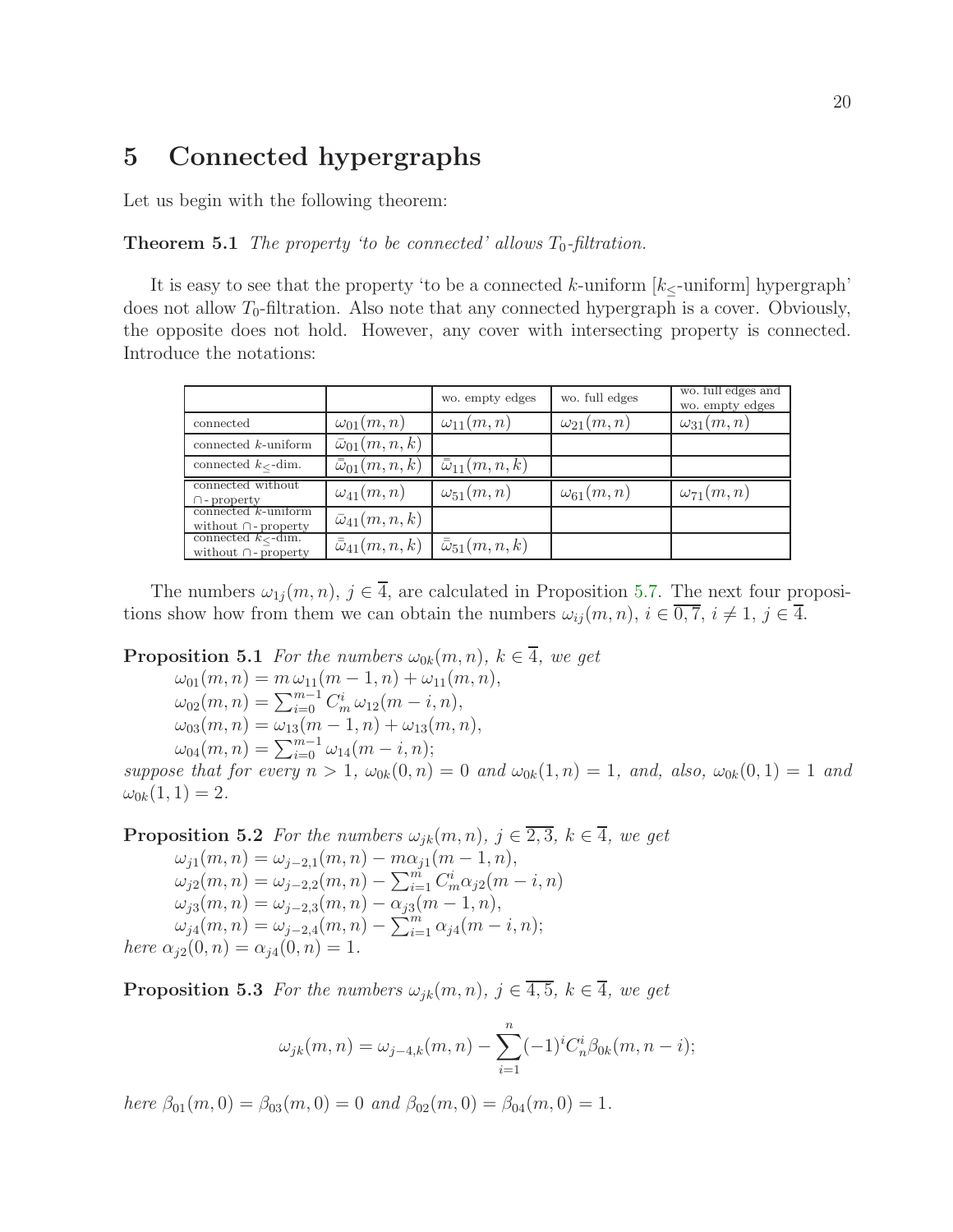**Proposition 5.4** For the numbers  $\omega_{jk}(m, n)$ ,  $j \in \overline{6, 7}$ ,  $k \in \overline{4}$ , we get

$$
\omega_{jk}(m,n) = \omega_{j-4,k}(m,n) - \sum_{i=1}^n (-1)^i C_n^i \beta_{2k}(m,n-i);
$$

here  $\beta_{21}(m,0) = \beta_{23}(m,0) = 0$  and  $\beta_{22}(m,0) = \beta_{24}(m,0) = 1$ .

And, of course, Theorem [5.1](#page-19-0) and Proposition [3.3](#page-8-4) imply

**Proposition 5.5** For the numbers  $\omega_{jk}^*(m,n)$ ,  $j \in \overline{7}$ ,  $k \in \overline{4}$ , we get

$$
\omega_{jk}^*(m, n) = \sum_{i=1}^n s_{n,i} \omega_{jk}(m, i).
$$

Let  $H = (V, \mathcal{E}), \mathcal{E} = (e_{\lambda}, \lambda \in \Lambda),$  be a  $(m, n)$ -hypergraph. The bipartite graph  $K_{m,n}(H)$  $(V \cup \Lambda, E), E = \{(v, \lambda) \in V \times \Lambda \mid v \in e_{\lambda}\}\$ , with the partition classes V and  $\Lambda$ , is called the *graph of incidence* of  $H$ . It is easy to see that an unordered [ordered] hypergraph  $H$  is connected iff the whole *n*-block of  $K_{m,n}(H)$  belongs to the same component of connectedness of this bipartite graph. Now the next proposition follows immediately.

**Proposition 5.6** A hypergraph H is an ordered [unordered] connected  $(m, n)$ -hypergraph without empty edges iff  $K_{m,n}(H)$  is a connected graph.

**Corollary 5.1** For all  $m, n \in \mathbb{N}$ ,  $\omega_{12}(m, n) = \omega_{12}(n, m)$ , i.e. the function  $\omega_{12}(m, n)$  is symmetric.

Let p be a property of ordered [unordered] hypergraphs without empty edges. Let  $H =$  $(V,\mathcal{E}),\ \mathcal{E}=(e_{\lambda},\lambda\in\Lambda),\$ be an arbitrary ordered [unordered] hypergraph without empty edges. Suppose that there exist subsets  $V_1$  and  $V_2$  of V such that  $V_1 \cup V_2 = V$ ,  $V_1 \cap V_2 = \emptyset$ , and  $e_{\lambda} \subseteq V_1$  or  $e_{\lambda} \subseteq V_1$  for every  $\lambda \in \Lambda$ , and let  $H_1 = H[V_1]$  and  $H_2 = H[V_2]$ . We say that the pair  $(H_1, H_2)$  is a  $\gamma$ -decomposition of H, and we write  $H = H_1 \vee H_2$ , if  $H_1$  is a connected hypergraph. We say that the property **p** is *invariant with respect to*  $\gamma$ -decompositions if for every  $H_1$  and  $H_2$  such that  $H = H_1 \vee H_2$ , it hold that  $H \in \mathfrak{H}_{\mathfrak{p}}$  iff  $H_1 \in \mathfrak{H}_{\mathfrak{p}}$  and  $H_2 \in \mathfrak{H}_{\mathfrak{p}}$ .

<span id="page-20-0"></span>**Theorem 5.2** Let  $\mathfrak{p}$  be a property that is invariant with respect to  $\gamma$ -decompositions, and let  $\alpha_{\mathfrak{p}}(m,n) = |\mathfrak{H}_{\mathfrak{p}}(m,n)|$ , where  $n \geq 2$ . Denote by  $\omega_{\mathfrak{p}}(m,n)$  the number of all connected hypergraphs from  $\mathfrak{H}_{\mathfrak{p}}(m,n)$ , and by  $\alpha'_{\mathfrak{p}}(m,n)$  the number of all hypergraphs H from  $\mathfrak{H}_{\mathfrak{p}}(m,n)$ for which the vertex  $V H[1]$  is an isolated vertex. Then

$$
\omega_{\mathfrak{p}}(m,n) = \alpha_{\mathfrak{p}}(m,n) - \alpha'_{\mathfrak{p}}(m,n) - \sum_{i=1}^{m} \sum_{j=1}^{n-1} \hat{\nu}_{\mathfrak{p}}(m,i) C_{n-1}^{j-1} \alpha_{\mathfrak{p}}(m-i,n-j) \omega_{\mathfrak{p}}(i,j);
$$

here  $\hat{\nu}_{\mathfrak{p}}(m,i) = C_m^i$  if  $\mathfrak{p}$  is a property of ordered hypergraphs, and  $\hat{\nu}_{\mathfrak{p}}(m,i) = 1$  if  $\mathfrak{p}$  is a property of unordered hypergraphs.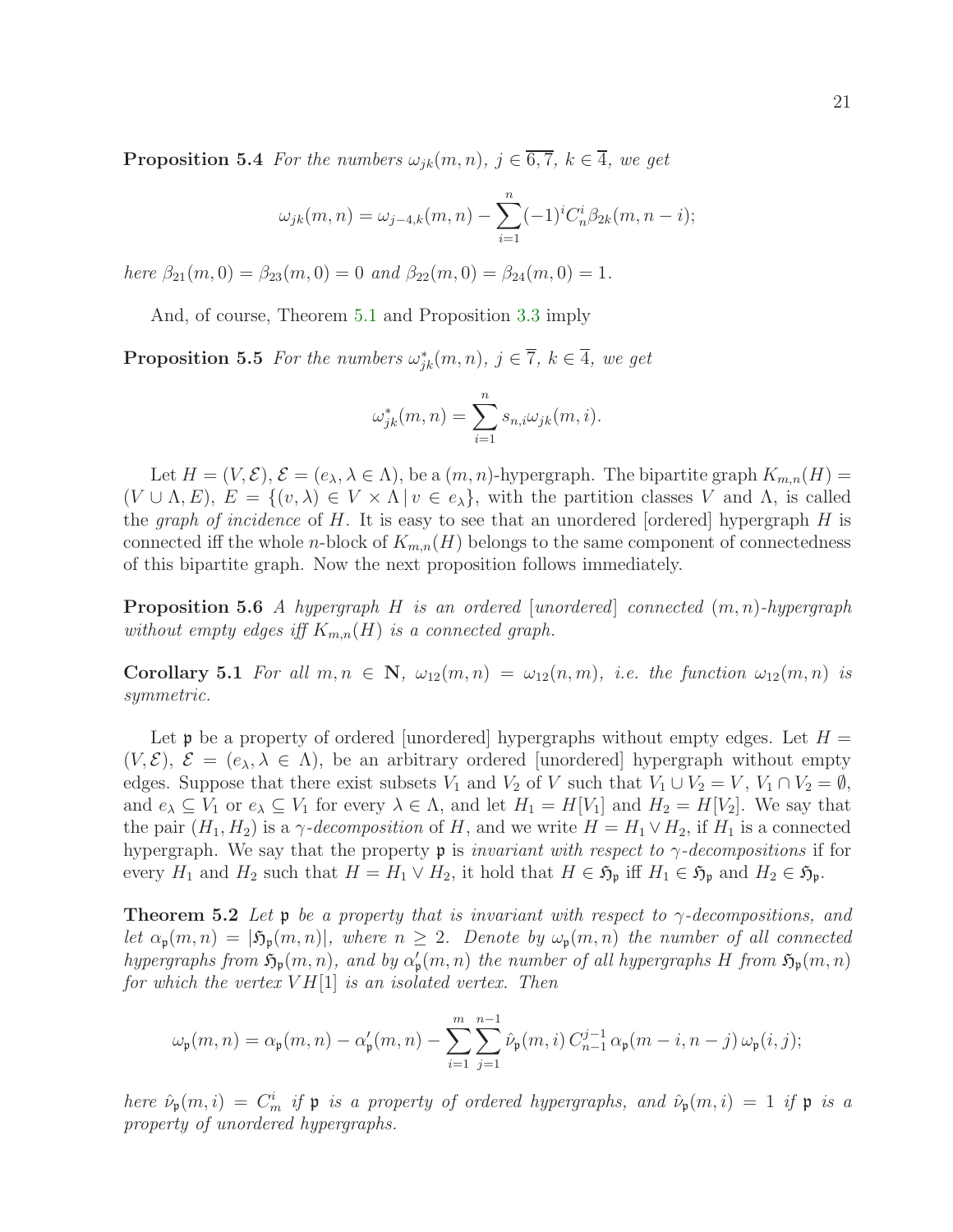*Proof.* Denote by  $\hat{\omega}_{p}(m, n)$  the number of all disconnected hypergraphs from the class  $\mathfrak{H}_{p}(m, n)$ . Obviously,

<span id="page-21-2"></span><span id="page-21-1"></span>
$$
\omega_{\mathfrak{p}}(m,n) = \alpha_{\mathfrak{p}}(m,n) - \hat{\omega}_{\mathfrak{p}}(m,n). \tag{7}
$$

Let  $H = (V, \mathcal{E}), \mathcal{E} = (e_{\lambda}, \lambda \in \Lambda)$ , be a disconnected  $(m, n)$ -hypergraph from the class  $\mathfrak{H}_{p}(m, n)$ . If  $V H[1]$  is an isolated vertex, the hypergraph H is a disconnected hypergraph, and the number of such hypergraphs is given by the number  $\alpha'_{\mathfrak{p}}(m,n)$ . So, we can suppose that  $V H[1]$  is not an isolated vertex. Denote by  $V_0 \subseteq V$  the set of vertices that belong to the component of connectedness containing the vertex  $v_1$ , and by  $\mathcal{E}_0$  the subfamily of  $\mathcal E$  which contains all edges  $e_\lambda$  such that  $e_\lambda \cap V_0 \neq \emptyset$ . It is obvious that  $V_0 \cap e = e$  for every  $e \in \mathcal{E}_0$ , and that  $H[V_0, \Lambda(\mathcal{E}_0)]$  is a connected  $(i, j)$ -hypergraph from the class  $\mathfrak{H}_{\mathfrak{p}}(i, j)$ , where  $i = |\mathcal{E}_0|$ and  $j = |V_0|$ . Also it is obvious that  $V_0 \cap e = \emptyset$  for every  $e \in \mathcal{E} \setminus \mathcal{E}_0$ . Therefore we have that

$$
\hat{\omega}_{\mathfrak{p}}(m,n) = \alpha_{\mathfrak{p}}'(m,n) + \sum_{i=1}^{m} \sum_{j=1}^{n-1} \hat{\nu}_{\mathfrak{p}}(m,i) C_{n-1}^{j-1} \alpha_{\mathfrak{p}}(m-i,n-j) \omega_{\mathfrak{p}}(i,j).
$$
(8)

Now the formula follows from  $(7)$  and  $(8)$ .

If a property **p** is invariant with respect to  $\gamma$ -decompositions, and, consequently, we can apply Theorem [5.2,](#page-20-0) we say that the  $F_1$ -transformation can be applied on  $\mathfrak{p}$ . Denote by  $F_1(\mathfrak{H}_p)$  the class of all connected hypergraphs from  $\mathfrak{H}_p$ . Note that the property 'to be a  $T_0$ -hypergraph' is invariant with respect to  $\gamma$ -decompositions. Now if both the  $F_0$ transformation and  $F_1$ -transformation can be applied on  $\mathfrak{p}$ , we have that they commutate on p, i.e.,  $F_0 \circ F_1(\mathfrak{H}_{\mathfrak{p}}) = F_1 \circ F_0(\mathfrak{H}_{\mathfrak{p}})$ . So we have that  $F_0[F_1(\mathfrak{H}(\omega_{1j}))] = F_1[F_0(\mathfrak{H}(\omega_{1j}))]$  for every  $j \in \overline{4}$ .

<span id="page-21-0"></span>Let us agree that below the symbol  $\nu_k(i,j)$  means  $C_i^j$  $\hat{u}_i^j$  if  $k = 1, 2$ , and  $\nu_k(i,j) = 1$  if  $k = 3, 4$ . Then from Theorem [5.2](#page-20-0) we obtain that

**Proposition 5.7** For every  $k \in \overline{4}$ ,  $m \ge 1$ , and  $n \ge 2$ ,

$$
\omega_{1k}(m,n) = \lambda_k(2^n - 1, m) - \sum_{i=0}^m \sum_{j=1}^{n-1} \nu_k(m,i) C_{n-1}^{j-1} \lambda_k(2^{n-j} - 1, m-i) \omega_{1k}(i,j);
$$

here,  $\omega_{1k}(0, 1) = 1$ , and  $\omega_{1k}(0, i) = 0$  for all  $i > 1$ .

Note that the numbers  $\omega_{12}(m, n)$  are considered, in a somewhat different context, in [\[2\]](#page-22-1). Also let us note that on the basis of a well-known (now proverbial) connection between exponential generative functions for graphs [hypergraphs] and connected [hypergraphs] [\[9\]](#page-23-5), by using functions  $A_{1i}(x, y)$  we get

$$
\Omega_{1i}(x, y) = 1 + \ln(A_{1i}(x, y))
$$

for every  $i \in \overline{4}$ . So, for example, for  $i = 2$  we get

$$
\Omega_{12}(x,y) = 1 + \ln\left(\sum_{n\geq 0} e^{(2^n-1)y}\frac{x^n}{n!}\right) = 1 + e^y x + (e^{3y} - e^{2y})\frac{x^2}{2!} +
$$
  
+ 
$$
(e^{7y} - 3e^{4y} + 2e^{3y})\frac{x^3}{3!} + (e^{15y} - 4e^{8y} - 3e^{6y} + 12e^{5y} - 6e^{4y})\frac{x^4}{4!} + \dots
$$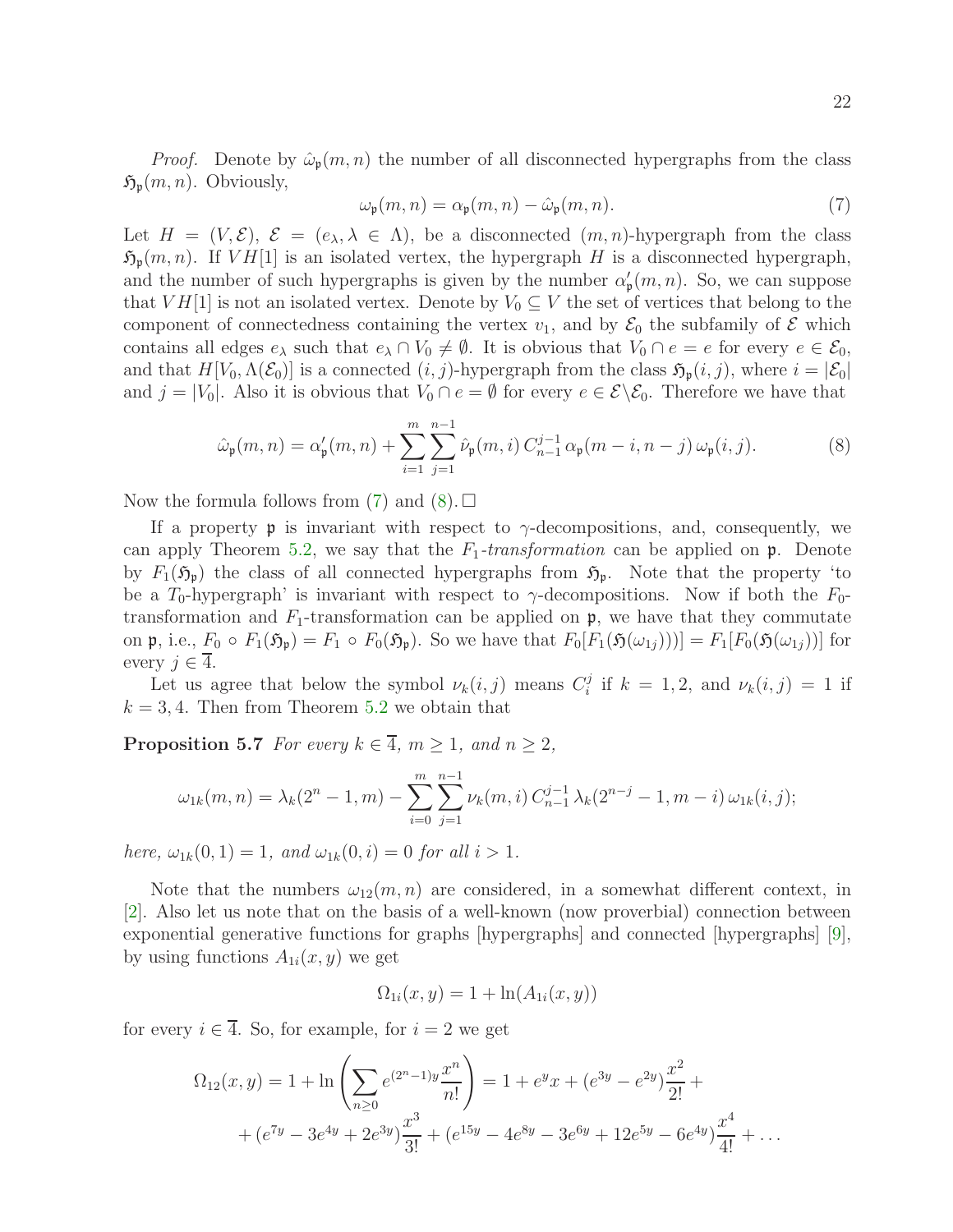or

$$
\omega_{12}(1, n) = 1, \quad \omega_{12}(2, n) = 3^{n} - 2^{n}, \quad \omega_{12}(3, n) = 7^{n} - 3 \cdot 4^{n} + 2 \cdot 3^{n}, \n\omega_{12}(4, n) = 15^{n} - 4 \cdot 8^{n} - 3 \cdot 6^{n} + 12 \cdot 5^{n} - 6 \cdot 4^{n}, \quad \dots
$$

Let  $\mathfrak{p}_1$  and  $\mathfrak{p}_2$  be two properties that are invariant with respect to  $\gamma$ -decompositions. Then the property  $\mathfrak{p}_1 \wedge \mathfrak{p}_2$  is also invariant with respect to  $\gamma$ -decompositions. It is obvious that the property 'to be a  $T_0$ -hypergraph' is a property that is invariant with respect to  $\gamma$ -decompositions. Now we can find the number of all connected k-uniform  $T_0$ -hypergraphs and all connected  $k<$ -dimensional  $T_0$ -hypergraphs.

**Proposition 5.8** For every  $m \geq 1$ ,  $n \geq 2$ , and  $s \in \overline{4}$ ,

$$
\bar{\omega}_{0s}^{*}(m, n, k) = \theta_{0s}^{*}(m, n, k) - \theta_{1s}^{*}(m, n - 1, k) -
$$
  
- 
$$
\sum_{i=1}^{m} \sum_{j=1}^{n-1} \nu_{k}(m, i) C_{n-1}^{j-1} \theta_{0s}^{*}(m - i, n - j, k) \bar{\omega}_{0s}^{*}(i, j, k);
$$

where  $\bar{\omega}_{0s}^*(m, 1, k) = 1$  if  $k = 1 \wedge ((m = 1 \wedge s = 1, 3) \vee (m \ge 1 \wedge s = 2, 4))$ , and  $\bar{\omega}_{0s}^*(m, 1, k) = 0$ , *otherwise*;  $\theta_{0s}^*(0, 1, k) = 1$  and  $\theta_{0s}^*(0, a, k) = 1$  if  $a > 1$ .

**Proposition 5.9** For every  $m \geq 1$ ,  $n \geq 2$ , and  $s \in \overline{4}$ ,

$$
\bar{\bar{\omega}}_{1s}^*(m, n, k) = \bar{\theta}_{0s}^*(m, n, k) - \bar{\theta}_{1s}^*(m, n - 1, k) -
$$
  
- 
$$
\sum_{i=1}^m \sum_{j=1}^{n-1} \nu_k(m, i) C_{n-1}^{j-1} \bar{\theta}_{1s}^*(m - i, n - j, k) \bar{\bar{\omega}}_{0s}^*(i, j, k);
$$

where  $\bar{\omega}_{1s}^*(m,1,k) = 1$  if  $(m = 1 \land s = 1,3) \lor (m \geq 1 \land s = 2,4)$ , and  $\bar{\omega}_{1s}^*(m,1,k) = 0$ , otherwise;  $\bar{\theta}_{0s}^{*}(0,1,k) = 1$  and  $\bar{\theta}_{0s}^{*}(0,a,k) = 1$  if  $a > 1$ .

In the end, let us remark that in addition to the properties discussed in the paper there are other interesting properties which allow  $T_0$ -filtration. For example, each of the following properties allows  $T_0$ -filtration: 'to be an antichain' (i.e., 'to be a dually  $T_1$ -hypergraph'), 'to be a dually  $T_2$ -hypergraph', 'to be a hypergraph having k-intersecting property', etc. The case of k-intersecting hypergraphs is considered in  $[5]$ . The case of antichains is considered in [\[10\]](#page-23-6), and the case of multiantichains is considered in [\[11\]](#page-23-7).

## <span id="page-22-0"></span>References

- <span id="page-22-1"></span>[1] I. P. Goulden and D. M. Jackson, Combinatorial Enumeration, Wiley, N.Y., 1983.
- [2] G. Kreweras, Inversion des polynomes de Bell bidimensionnels et application au denombrement des relations binaires connexes. C. R. Acad. Sci. Paris Ser. A-B 268 1969 A577-A579.
- <span id="page-22-2"></span>[3] N. J. A. Sloane, On-Line Encyclopedia of Integer Sequences, http://www.research.att.com/~njas/sequences/.